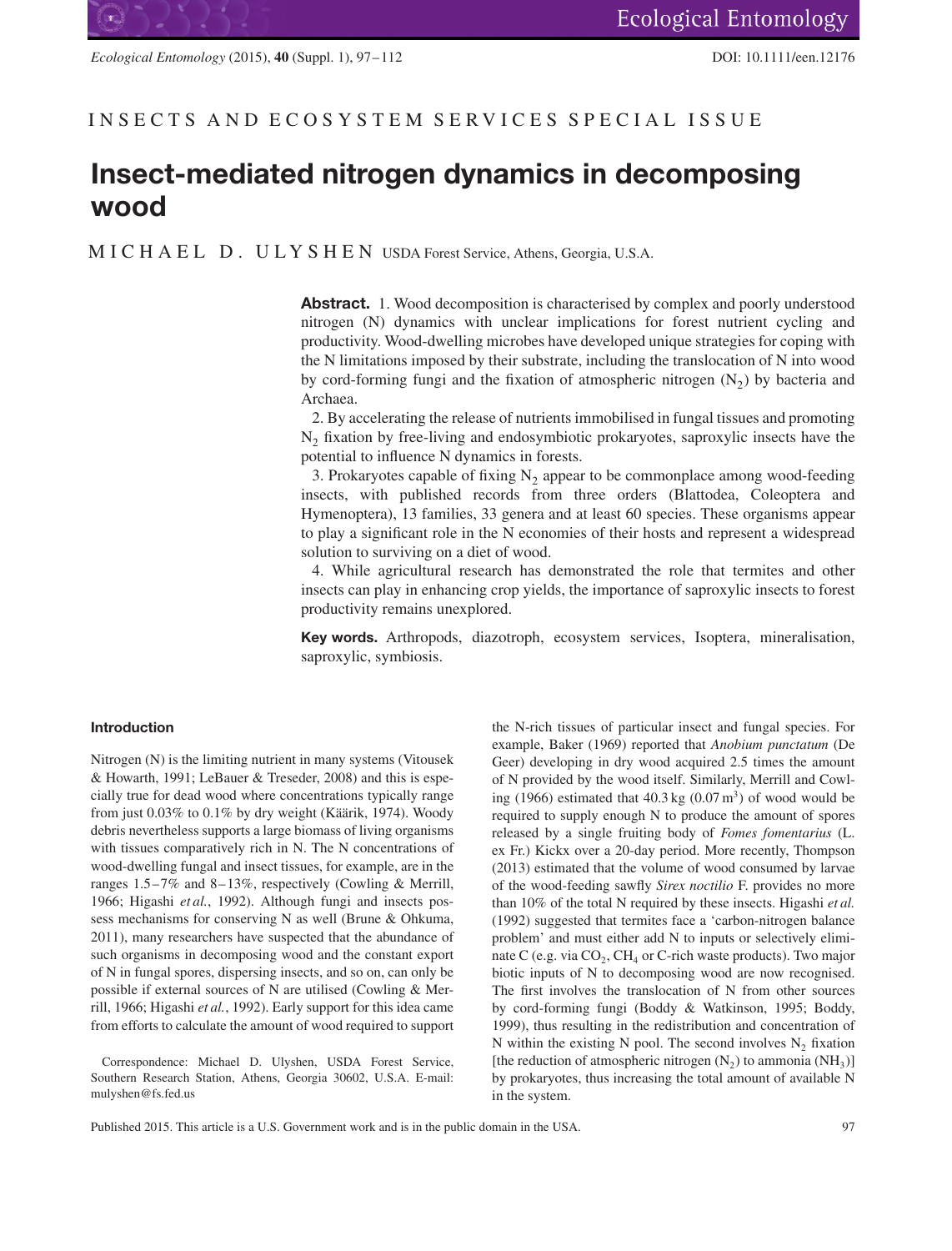Woody debris supports an extremely diverse assemblage of invertebrates, with an estimated 20–30% of all forest insect species being 'saproxylic', or dependent on dying or dead wood (Stokland *et al.*, 2012). Major functional groups include phloem and wood feeders, fungus feeders, detritus feeders and predators, all of which have the potential to affect decomposition (Ulyshen, 2015) as well as nutrient cycling (Fig. 1). Termites are among the most abundant and best-studied wood-feeding insects in many parts of the world and exert an especially strong influence on ecological processes. Members of the more basal families (non-termitids or 'lower-termites') are predominantly wood-feeders, whereas the termitids ('higher termites') exhibit more diverse feeding habits (e.g. grass, soil, cultivated fungi), including many species that never feed on wood (Donovan *et al.*, 2001). One important distinction between these two groups is that the guts of non-termitids (as in wood-feeding *Cryptocercus* cockroaches) contain symbiotic protists that play an important role in lignocellulose digestion and other functions (Brune & Ohkuma, 2011; Brune, 2014). The degree of N limitation faced by wood-feeding termites varies widely depending on the feeding habits of the particular groups. Subterranean termites (Rhinotermitidae) feeding in wood on the forest floor benefit from the high N contents of fungal tissues (Rouland-Lefèvre, 2000), for example, whereas dry-wood termites (Kalotermitidae) feeding above ground on dead limbs face more severe limitations. Regardless of feeding habit, termites tightly conserve nutrients within their colonies, owing to their habits of proctodeal trophallaxis and cannibalism (Wood, 1976; Lee, 1983). Nitrogen immobilised in termites or other wood-dwelling insects can enter higher trophic levels, be returned locally upon the death of an individual or be dispersed widely as subsequent generations leave in search of new resources. Insects may also indirectly affect the N economy of woody debris through interactions with fungi or other organisms. By disrupting the mycelial networks of fungi, for example, insects may act to release nutrients immobilised in microbial tissues, thereby accelerating the transition of wood from being a sink to a source of soil nutrients. Insects also have the potential to promote the fixation of atmospheric N through interactions with free-living and endosymbiotic prokaryotes, thus resulting in an input of N to the system.

Even at the coarsest levels of understanding, much remains unclear about N dynamics in decomposing wood. Many studies have shown increases in nutrient concentrations (especially N and phosphorus) as wood decomposes, for example, but it remains uncertain to what extent such patterns reflect inputs of nutrients as opposed to losses of carbon through respiration (Krankina *et al.*, 1999; Laiho & Prescott, 2004). Many abiotic and biotic factors influence the N content of decomposing wood at any given time (Fig. 1), but few efforts have been made to measure their relative impacts (Yamada *et al.*, 2006). While the role of invertebrates in nutrient cycling within organic matter has received a great deal of interest, much of this work has focused on their activities in soil (Lavelle *et al.*, 1997) and leaf litter (Seastedt, 1984). Less attention has been paid to the effects of these organisms in decomposing wood despite great interest in the diversity and conservation of this fauna (Stokland *et al.*, 2012). In the current article, I review how these organisms may

indirectly affect N dynamics through interactions with fungi, bacteria and other microbes. I explore their role in accelerating the release of nutrients from decomposing wood, how they may promote  $N_2$  fixation by both free-living and symbiotic prokaryotes and end with a discussion on the implications for forest productivity. Because termites have been the most intensively studied insects associated with dead wood, these organisms necessarily dominate many sections of this review.

# **Accelerating nutrient release**

Woody debris is widely believed to act as a nutrient sink during the early stages of decomposition as nutrients are imported from the soil and immobilised within fungal tissues (Swift *et al.*, 1979; Boddy & Watkinson, 1995), only becoming a source years or decades later (Palviainen *et al.*, 2010; Garrett *et al.*, 2012). Boddy and Watkinson (1995) suggested that insects play a critical role in the release of these nutrients by grazing on or otherwise damaging fungal mycelia. Several researchers have reported an association between insect activity and the release of nutrients from wood. In England, for instance, Swift (1977) found the concentrations of N and other nutrients to be lower in branch wood that had been invaded by arthropods than in uninvaded branches [see Swift and Boddy (1984) for a graphical depiction of these results]. It was suggested that wood comminution and bark fragmentation caused by these organisms might have increased nutrient loss through leaching. Similarly, decomposing logs in Malaysia were shown to have higher C: N ratios when termites were present than when they were excluded, suggesting that termites accelerate the release of N (Takamura & Kirton, 1999). Also in Malaysia, Takamura (2001) found the N content of wood to increase over time when termites were excluded but to decrease when termites were present. This pattern was not seen in a species of wood less preferred by termites, however. In the boreal forests of Canada, Cobb *et al.* (2010) sampled mineral soil beneath logs in which varying numbers of *Monochamus scutellatus scutellatus* (Say) had been artificially inserted. The researchers found a positive and significant relationship between larval abundance and total soil N, presumably due to inputs of frass. They also estimated that nearly half the forest floor in post-fire forests would be likely to receive direct inputs of N in the form of *Monochamus* frass.

By contrast, some studies do not support the idea that insects accelerate the release of nutrients from decomposing wood. In north-western North America, for example, Edmonds and Eglitis (1989) found little difference in the N concentrations of logs from which insects had or had not been excluded for 10 years. Because multiple imports and exports determine the N content of decomposing wood, differences in N concentrations over time or between treatments are difficult to interpret. For example, insects have the potential to simultaneously accelerate the release of N immobilised in fungal tissues and input significant amounts of N by promoting the activities of  $N_2$ -fixing prokaryotes (see the following section). Interpreting the net effect of insects on N concentrations will therefore require more detailed knowledge about the influence of these organisms on the various pathways of N gain and loss in decomposing wood.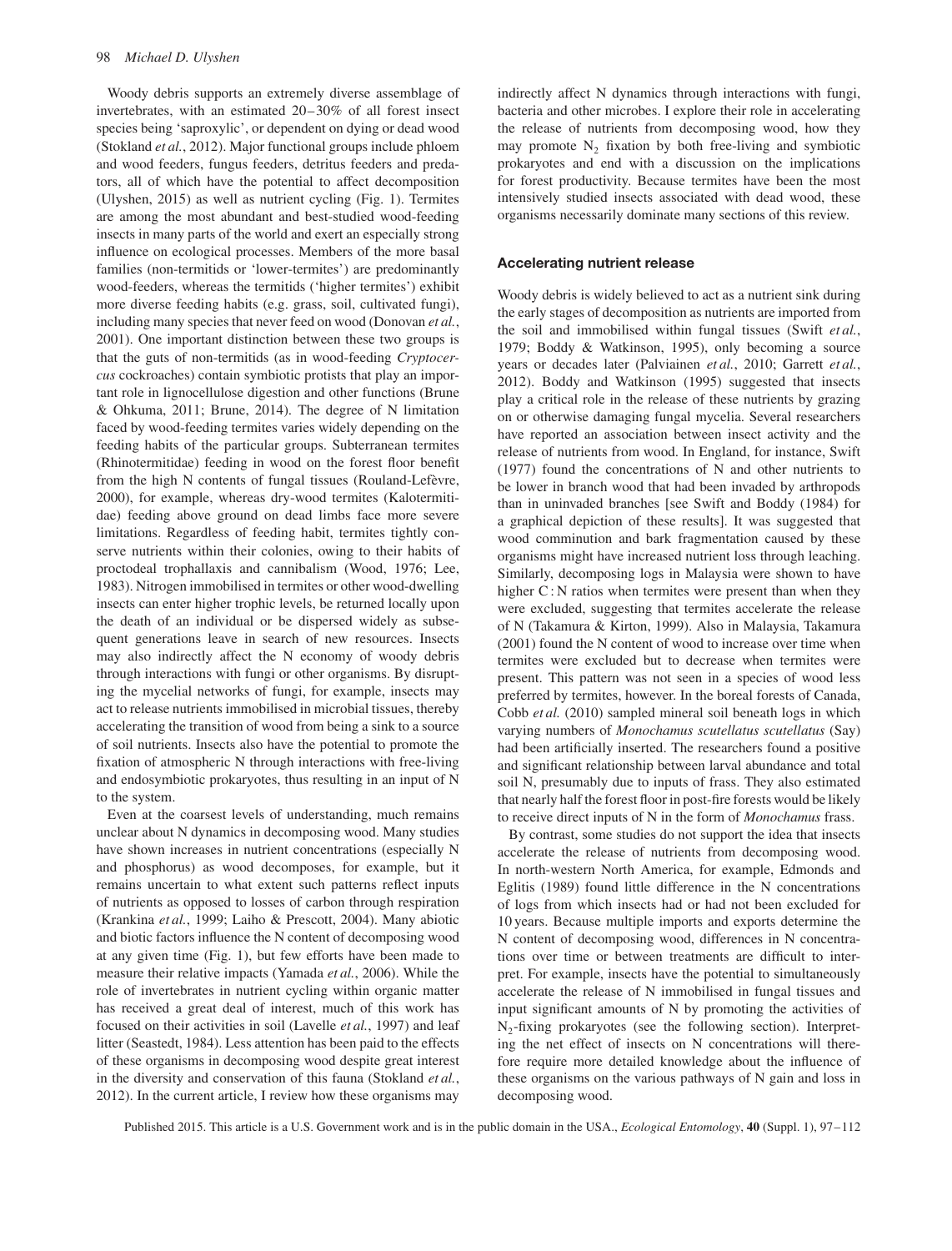

Fig. 1. The nitrogen balance of decomposing wood (shaded rectangle) is determined by various inputs and outputs (relative weights unknown; but see Yamada *et al.*, 2006), including N<sub>2</sub> fixation by prokaryotes. Insects promote N<sub>2</sub> fixation by providing conditions conducive to prokaryote activity in their guts as well as in comminuted wood.

# **Promoting N fixation**

Until recently, research on biological  $N<sub>2</sub>$  fixation has focused largely on free-living prokaryotes or those living in association with plants. Nitrogen-fixing endosymbionts appear to be common among invertebrates feeding on organic matter as well, however, and these organisms may contribute significantly to the processing of C and N within ecosystems (Nardi *et al.*, 2002). While much remains unknown about biological  $N_2$  fixation, three major advances have been made in our ability to study this process over the past 50 years. First, the discovery that  $C_2H_2$  (i.e. acetylene) is reduced to  $C_2H_4$  (ethylene), in a reaction analogous to the reduction of  $N_2$  to  $NH_3$ , led to the development of the acetylene reduction assay for testing for nitrogenase activity in biological samples (Hardy *et al.*, 1968). Many studies have since used this method to indirectly demonstrate that  $N<sub>2</sub>$ -fixing bacteria are common in decomposing organic matter, including dead wood. The second major advance involves screening for the *nifH* gene which encodes a major component of nitrogenase (Zehr *et al.*, 2003). This has provided considerable insight into the diversity of organisms potentially involved in  $N_2$  fixation. Finally, <sup>15</sup>N isotope analysis provides a means for directly confirming  $N_2$ -fixing activity by an organism or associated species (Robinson, 2001). One approach involves the <sup>15</sup>N tracer technique whereby candidate organisms are incubated under elevated concentrations of  ${}^{15}N_2$  and then tested for the incorporation of 15N into their tissues. A variant method considers the natural abundance of 15N in different N pools. Because the nitrogenase reaction results in little isotope fractionation, the  $15N$  concentration of organisms heavily dependent on N<sub>2</sub> for their N needs should more closely match that of the atmosphere. In other words, the difference in <sup>15</sup>N between the tissues of such organisms and the atmosphere ( $\delta^{15}N$ ) should be closer to zero than for organisms less dependent on  $N_2$  fixation (Tayasu *et al.*, 1997).

A large but scattered body of literature suggests that wood-feeding insects may play an especially important role in promoting  $N<sub>2</sub>$  fixation in forested ecosystems. Much of this literature focuses on symbioses between insects and  $N_2$ -fixing prokaryotes where gut microbes benefit from the stable environmental conditions and supply of substrates provided by their hosts (Nardi *et al.*, 2002). Although less attention has been paid to free-living  $N_2$ -fixing prokaryotes in dead wood, the activities of these organisms are also thought to be promoted by saproxylic insects. Interactions between free-living and endosymbiotic  $N<sub>2</sub>$ -fixing prokaryotes and wood-feeding insects are reviewed separately in the following sections.

#### *Free-living prokaryotes*

A large proportion of free-living prokaryotes in wood appear capable of  $N_2$  fixation. Of 130 bacteria strains isolated from white fir decay by Aho *et al.* (1974), for example, over half were found capable of fixing atmospheric  $N<sub>2</sub>$ . Although the importance of wood to  $N_2$ -fixing bacteria relative to other substrates is not fully understood, the highest  $N<sub>2</sub>$  fixation rates are generally expected where N is most limiting (Reed *et al.*, 2011). Because the N content of decomposing wood is generally lower than other major pools of organic matter (e.g. leaf litter), woody debris may potentially represent a hotspot of  $N<sub>2</sub>$  fixation. Indeed, inputs of N into decomposing wood by free-living N<sub>2</sub>-fixing bacteria can be substantial (Sollins *et al.*, 1987; Griffiths *et al.*, 1993; Brunner & Kimmins, 2003; Chen & Hicks, 2003). In north-western North America, for instance, Sollins *et al.* (1987) estimated that asymbiotic bacteria in fallen logs fixed about 1 kg N ha<sup>−</sup><sup>1</sup> year<sup>−</sup><sup>1</sup> compared with inputs from precipitation and dry deposition of  $2-3$  kg N ha<sup>-1</sup> year<sup>-1</sup>. Estimates from north-western Canadian forests were similar, ranging from 1 to 2.1 kg N ha<sup>-1</sup> year<sup>-1</sup> (Brunner & Kimmins, 2003).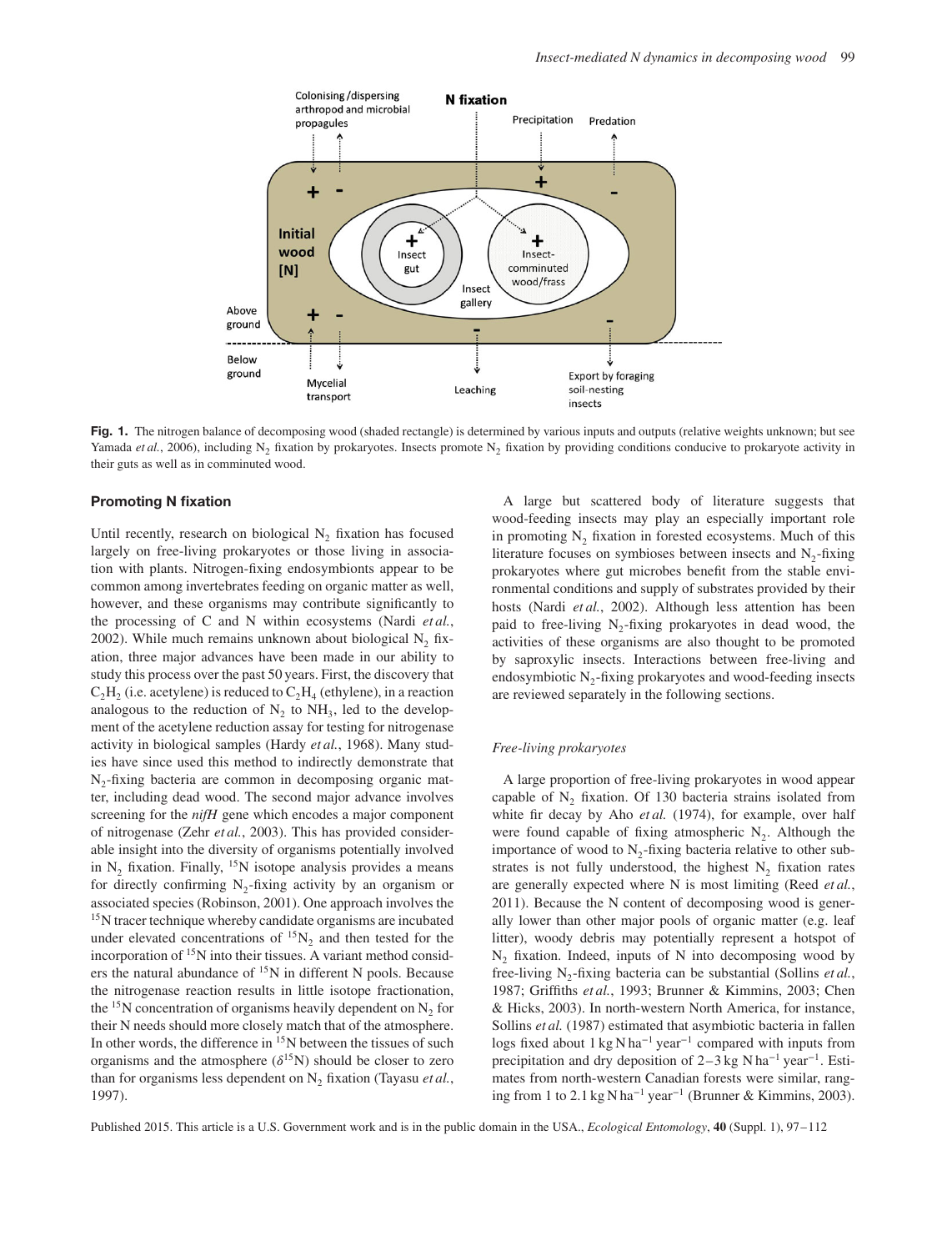These rates were shown to vary greatly between and within logs (e.g. rates higher in sapwood than in heartwood in the early stages of decay) and to increase as decomposition proceeds. Many free-living prokaryotes, including those capable of  $N<sub>2</sub>$ fixation, are likely to benefit from the actions of wood-feeding insects. These organisms are thought to be favoured by the production of particulate matter, such as the comminuted wood produced by wood-feeding insects. Ausmus (1977) compared  $N<sub>2</sub>$ -fixation rates among various stages of wood decomposition and found the highest rates in the 'channelisation' phase, during which termites, ants, passalid beetles and other insects were actively tunnelling through wood. Nitrogen fixation appeared to be highest in the frass-filled tunnels of these insects, suggesting that frass may be a preferred substrate for  $N_2$ -fixing bacteria. Subsequent laboratory studies provided some support for this idea, showing that  $C: N$  ratios decrease substantially when termites are present (Kitchell *et al.*, 1979). While gut-dwelling endosymbionts have been the focus of most research on insect-mediated  $N_2$  fixation (see the following section), the contributions of free-living prokaryotes should not be overlooked. Indeed, in some cases, free-living species have been shown to contribute more to the process than endosymbionts. For example, Hewitt *et al.* (1987) attributed most of the  $N_2$ fixation occurring within intact colonies of the grass-feeding termite *Hodotermes mossambicus* (Hagen) to free-living bacteria inhabiting nest materials, whereas the insects themselves exhibited low rates of acetylene reduction. Frass appeared to be an especially important substrate to  $N<sub>2</sub>$ -fixing bacteria in that study, with acetylene reduction rates rising over the first several days before dropping sharply after around 10 days. Past studies on wood-feeding insects have sometimes overlooked the potential contributions of free-living  $N_2$ -fixing prokaryotes. For example, Prestwich and Bentley (1981) compared rates of acetylene reduction measured from intact nests of *Nasutitermes corniger* (Motschulsky) with that of individuals removed from the nest. Individuals separated from the nest exhibited *c.* 10-fold lower rates of acetylene reduction. While the authors attributed this reduction to the effects of disturbing the termites, the possible role of free-living bacteria associated with the nest material, including frass, was not considered.

#### *Gut-dwelling microbes*

Although the use of atmospheric N was suspected by some earlier researchers (Cleveland, 1925; Peklo & Satava, 1949; Baker, 1969), the acetylene reduction assay permitted the first definitive demonstrations of  $N<sub>2</sub>$  fixation by wood-feeding insects (Benemann, 1973; Breznak *et al.*, 1973). It was clear that  $N_2$  fixation occurred primarily within the guts of these organisms [although the process may also occur in the salivary glands of some wood-feeding insect species (Gomathi *et al.*, 2005; Thompson, 2013)]. For example, Breznak *et al.* (1973, 1974) showed that guts removed from termites or wood-feeding cockroaches were still able to reduce acetylene, whereas the degutted bodies were not. The same studies also showed that acetylene reduction could be abolished by feeding the insects antibiotics, suggesting that bacteria were the organisms responsible. Nitrogen fixation appears to be widespread among phloem- and wood-feeding insects, with evidence from at least 60 species of termites, beetles and a woodwasp (Table 1). By contrast, Breznak *et al.* (1973) subjected a wide range of non-wood-feeding insect taxa to the acetylene reduction assay and all tested negative, indicating that  $N<sub>2</sub>$  fixation is not ubiquitous among insects. Because  $N<sub>2</sub>$  fixation is an energy-demanding process, requiring 20–30 molecules of ATP for each molecule of  $N_2$  fixed (Breznak, 2000), it is expected to occur most commonly where other sources of N are not available. This has been largely borne out by research on termites showing that acetylene reduction rates increase as the N content of the food decreases (Breznak *et al.*, 1973). Accordingly, some of the highest  $N_2$ -fixation rates have been reported from wood-feeding termites, whereas lower rates are seen from those feeding on other, more N-rich substrates. Many soil-feeding and fungus-farming termite species, for example, appear to be incapable of fixing  $N<sub>2</sub>$  or do so at very low rates (Rohrmann & Rossman, 1980; Prestwich & Bentley, 1982; Tayasu *et al.*, 1997, 1998; Ohkuma *et al.*, 1999; Yamada *et al.*, 2006). Similarly, Prestwich *et al.* (1980) reported higher rates of acetylene reduction from wood-feeding termites compared with litter-feeders in Costa Rica. Nitrogen-fixing gut microbes may also explain why certain wood-feeding beetle species produce frass with elevated N concentrations relative to the food consumed (Jönsson *et al.*, 2004; Micó *et al.*, 2011). Although N<sub>2</sub> fixation appears to be more common among wood-feeding insects, it should be noted that some species appear to lack the ability. For example, Breznak (1975) reported that the beetles *Lyctus carbonarius*(=*planicollis*) Waltl and *Xyletinus peltatus*(Harris) tested negative for acetylene reduction. Nardi *et al.* (2002) summarised some early research by Becker (published in German), which suggested that wood-boring beetles with gut symbionts develop independently of the N content of wood, whereas those without symbionts [e.g. the cerambycid *Hylotrupes bajulus*(L.)] develop at rates proportional to the wood N content.

In addition to the interspecific differences reviewed here, considerable intraspecific variation in  $N_2$ -fixation rates has also been reported. Waller *et al.* (1989) showed that acetylene reduction rates can vary considerably (up to 19-fold) among colonies of *Coptotermes formosanus* Shiraki in Louisiana, U.S.A. Similarly, Pandey *et al.* (1992) found considerable differences in acetylene reduction rates among colonies of *Reticulitermes* in Virginia, as did Prestwich and Bentley (1981) for *N. corniger* in Costa Rica and Yamada *et al.* (2006) for *Globitermes suphureus*(Haviland) in Thailand. Significant differences in acetylene reduction rates have been reported between different habitats as well, possibly resulting from differences in resource quality. In Thailand, Yamada *et al.* (2006) reported higher rates of acetylene reduction from dry deciduous forests than from dry evergreen forests and attributed this to higher C : N ratios in the deciduous forests. Similarly, Sylvester-Bradley *et al.* (1978) found acetylene reduction rates to be higher from termites in a Brazilian pasture than in forests where higher-quality food may have been available. Even within a single termite colony, the  $N_2$ -fixation rate varies in space and time and is influenced, in part, by caste and developmental stage. Regarding temporal variability, Prestwich and Bentley (1981) suggested that  $N<sub>2</sub>$ -fixation rates by soldier termites may vary seasonally, being highest when resources are directed at the production of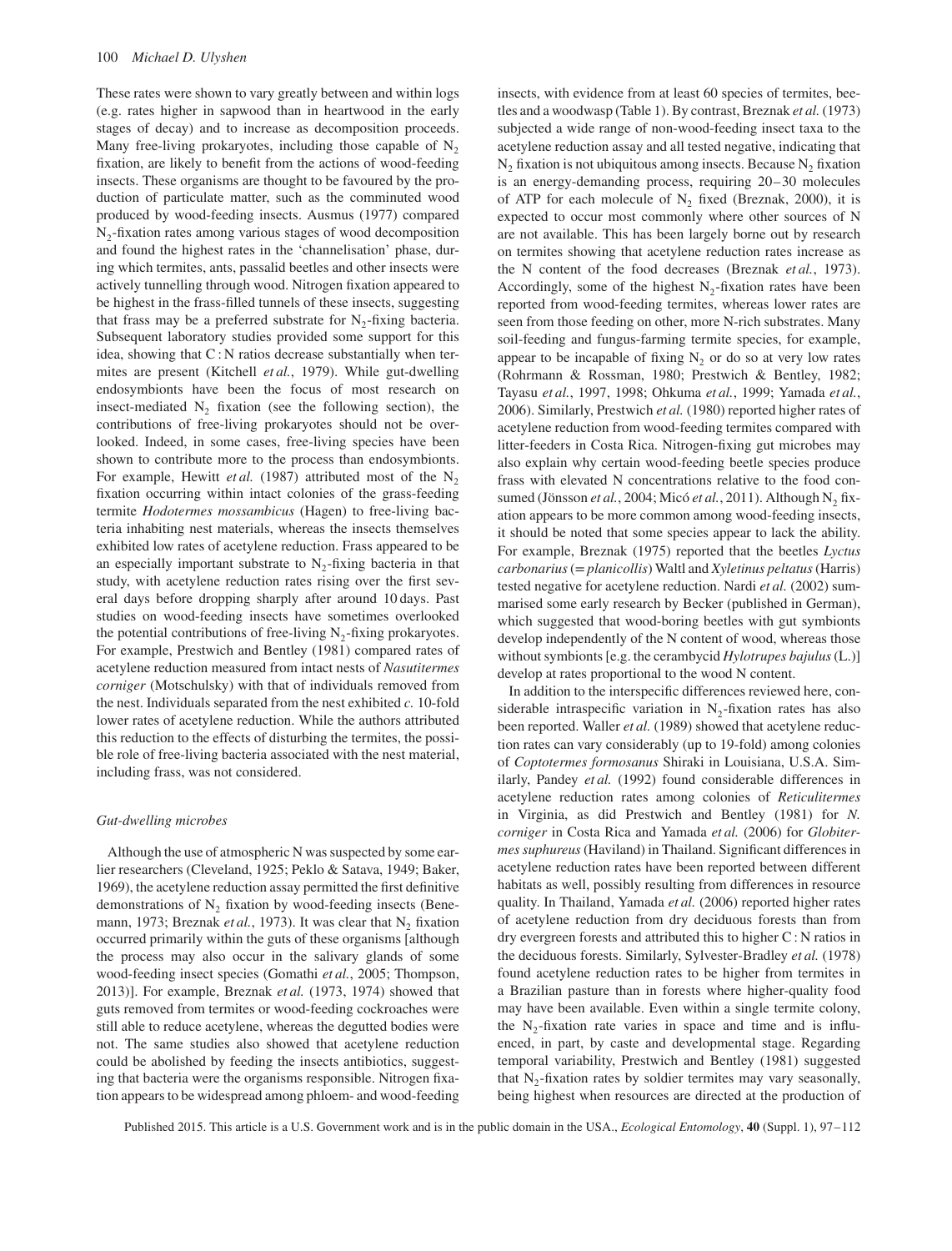| Order            |                                              | Positive acetylene reduction assay                                                      |                                                |                           |                                   |                                                                               |
|------------------|----------------------------------------------|-----------------------------------------------------------------------------------------|------------------------------------------------|---------------------------|-----------------------------------|-------------------------------------------------------------------------------|
|                  |                                              |                                                                                         | Cultured bacteria                              |                           |                                   |                                                                               |
| Family           | Species                                      | Living insects                                                                          | from gut                                       | $nifH$ gene present       | Isotope analysis $(^{15}{\rm N})$ | Comment(s)                                                                    |
| Blattodea        |                                              |                                                                                         |                                                |                           |                                   |                                                                               |
| Archotermopsidae | Hodoternopsis sjostedti<br>Holmgren          | Workers (Ohkuma et al.,<br>1999)                                                        | $\mathsf I$                                    | (Ohkuma et al., 1999)     | $\mathbf{I}$                      | $\overline{\phantom{a}}$                                                      |
|                  | Zootermopsis                                 | Unspecified stage                                                                       | Treponema sp.                                  | (Lilburn et al., $2001$ ) |                                   |                                                                               |
|                  | angusticollis (Hagen)                        | (Benemann, 1973)                                                                        | (Lilburn et al.,<br>2001)                      |                           |                                   |                                                                               |
|                  | Zootermopsis nevadensis<br>(Hagen)           |                                                                                         |                                                | (Yamada et al., 2007)     |                                   |                                                                               |
|                  | Zootermopsis sp.                             | Workers and reproductive<br>nymphs (Breznak et al.,<br>1973)                            | $\mathbf{I}$                                   | $\mathbf{I}$              |                                   |                                                                               |
| Cryptocercidae   | Cryptocercus punctulatus<br>Scudder          | (Breznak et al., 1974)                                                                  | (Kuhnigk et al.,<br>Desulfovibrio sp.<br>1996) | (Yamada et al., 2007)     |                                   |                                                                               |
| Kalotermitidae   | Cryptotermes brevis<br>(Walker)              | (Breznak et al., 1973)<br>reproductive nymphs<br>(Benemann, 1973);<br>Unspecified stage |                                                |                           |                                   |                                                                               |
|                  | Cryptotermes domesticus<br>(Haviland)        | Workers (Ohkuma et al.,<br>1999)                                                        |                                                | (Ohkuma et al., 1999)     | 1                                 | $\overline{\phantom{a}}$                                                      |
|                  | Cryptotermes longicollis<br><b>Banks</b>     | Workers (Desai & Brune,<br>2012)                                                        |                                                | (Desai & Brune, 2012)     |                                   | $\overline{\phantom{a}}$                                                      |
|                  | Cryptotermes primus<br>(Hill)                |                                                                                         |                                                |                           |                                   | medium (Eutick et al.,<br>Enterobacter from gut<br>grew on an N-free<br>1978) |
|                  | Glyptotermes fuscus<br>Oshima                | Workers (Ohkuma et al.,<br>1999)                                                        |                                                | (Ohkuma et al., 1999)     |                                   | I                                                                             |
|                  | marginipennis<br>(Latreille)<br>Incisitermes | Workers (Desai & Brune,<br>2012)                                                        | т                                              | (Desai & Brune, 2012)     | т                                 |                                                                               |
|                  | Incisitermes minor<br>(Hagen)                | reproductives (Benemann,<br>Workers, soldiers and<br>1973)                              |                                                |                           |                                   |                                                                               |
|                  | Kaloternes flavicollis<br>(Fabricius)        | Workers (Desai & Brune,<br>2012)                                                        | $\overline{\phantom{a}}$                       | (Desai & Brune, 2012)     | $\overline{\phantom{a}}$          | 1                                                                             |
|                  | Neoternes castaneus<br>(Burmeister)          | Workers (Golichenkov et al.,<br>2006); workers (Desai &<br>Brune, 2012)                 | $\begin{array}{c} \end{array}$                 | (Desai & Brune, 2012)     | $\overline{\phantom{a}}$          |                                                                               |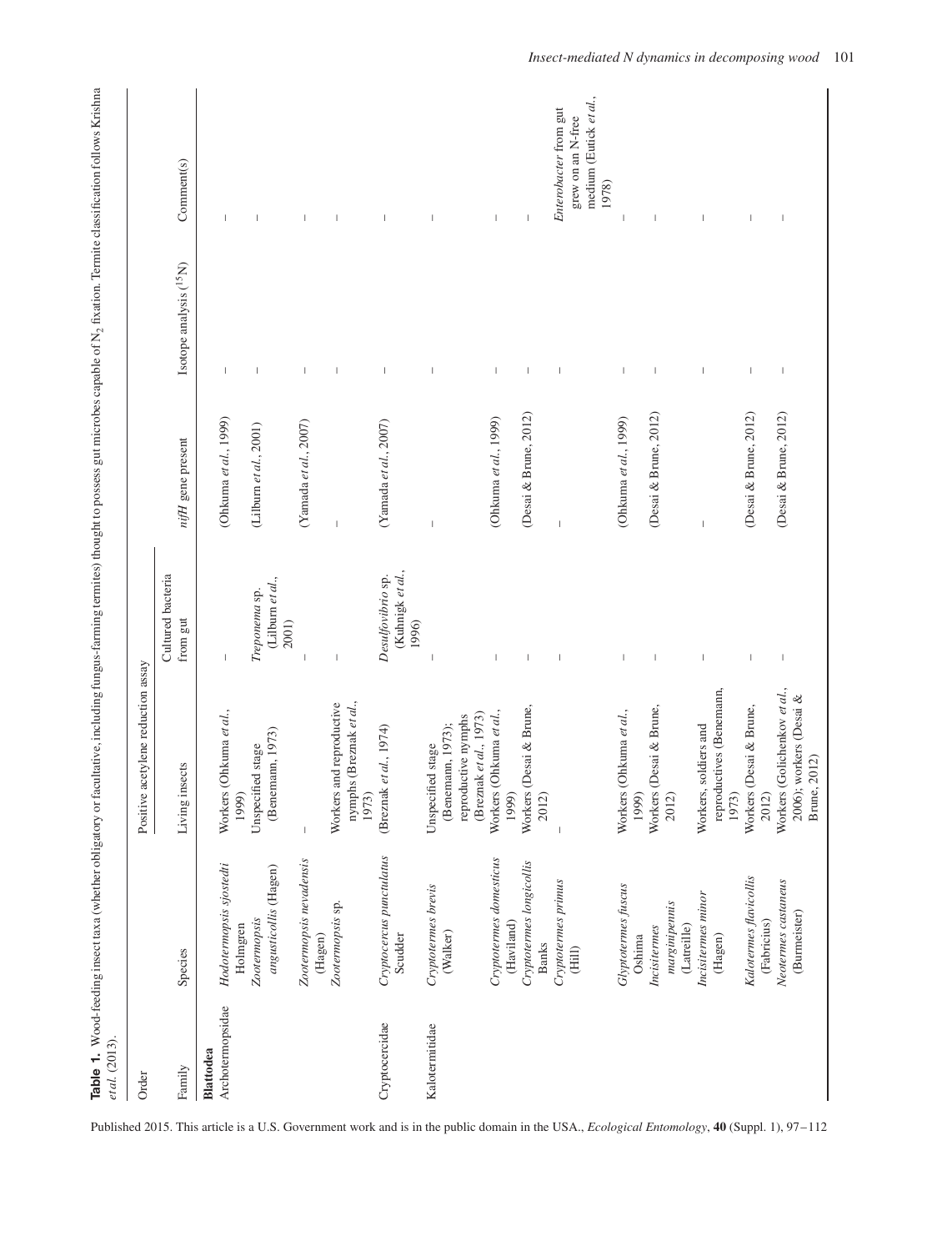|                    |                                    | Comment(s)                                                 |                                                      | medium (Eutick et al.,<br>Enterobacter from gut<br>grew on an N-free<br>1978)                       | medium (Eutick et al.,<br>Enterobacter from gut<br>grew on an N-free<br>1978) | protist expresses nifH<br>endosymiont of a gut<br>gene (Hongoh et al.,<br><b>Bacteroidales</b><br>2008)                 |                                  | medium (Eutick et al.,<br>Enterobacter from gut<br>grew on an N-free<br>1978) | medium (Eutick et al.,<br>Enterobacter from gut<br>grew on an N-free<br>1978) |                                                         |                                               |                                    |                                                                            |
|--------------------|------------------------------------|------------------------------------------------------------|------------------------------------------------------|-----------------------------------------------------------------------------------------------------|-------------------------------------------------------------------------------|-------------------------------------------------------------------------------------------------------------------------|----------------------------------|-------------------------------------------------------------------------------|-------------------------------------------------------------------------------|---------------------------------------------------------|-----------------------------------------------|------------------------------------|----------------------------------------------------------------------------|
|                    |                                    | Isotope analysis $(^{15}{\rm N})$                          | method (Tayasu et al.,<br>Natural abundance<br>1994) |                                                                                                     |                                                                               |                                                                                                                         | I                                |                                                                               |                                                                               |                                                         |                                               |                                    | method (Meuti et al.,<br>Natural abundance<br>2010)                        |
|                    |                                    | $\it{nifH}$ gene present                                   | Ohkuma et al., 1999)<br>(Noda et al., 1999;          | (Yamada et al., 2007)                                                                               |                                                                               | Hongoh et al., 2008)<br>(Ohkuma et al., 1999;                                                                           | (Yamada et al., 2007)            | $\overline{\phantom{a}}$                                                      |                                                                               |                                                         |                                               | (Du et al., 2012)                  |                                                                            |
|                    |                                    | Cultured bacteria<br>from $\mathsf{g}\mathsf{u}\mathsf{t}$ |                                                      | Citrobacter freundii<br>Desulfovibrio sp.<br>(Kuhnigk et al.,<br>(French et al.,<br>1976);<br>1996) |                                                                               | Breznak, 1977)<br>agglomerans<br>(Potrikus &<br>Enterobacter                                                            |                                  | Citrobacter freundii<br>(French et al.,<br>1976)                              |                                                                               | termitidis (Kuhnigk<br>et al., 1996)<br>$Desu$ fovibrio |                                               |                                    | (Kuhnigk et al.,<br>desulfuricans<br>Desulfovibrio                         |
|                    | Positive acetylene reduction assay | insects<br>Living:                                         | Workers (Ohkuma et al.,<br>1999)                     | Workers (French et al., 1976)                                                                       |                                                                               | 1989); workers (Ohkuma<br>(Breznak et al., 1973);<br>workers (Waller et al.,<br>Workers and soldiers<br>$et al., 1999)$ | Workers (Yamada et al.,<br>2006) | Workers (French et al., 1976);<br>workers (Lovelock et al.,<br>1985)          |                                                                               |                                                         | Workers (Sylvester-Bradley<br>$et al., 1978)$ |                                    | workers (Ayayee et al.,<br>(Breznak et al., 1973);<br>Workers and soldiers |
|                    |                                    | Species                                                    | Neoternes koshunensis<br>(Shiraki)                   | darwiniensis Froggatt<br>Mastoternes                                                                | acinaciformis<br>Coptotermes<br>(Froggatt)                                    | Coptotermes formosanus<br>Shiraki                                                                                       | Coptotermes gestroi<br>(Wasmam)  | Coptotermes lacteus<br>(Froggatt)                                             | Heterotermes ferox<br>(Froggatt)                                              | Heteroternes indicola<br>(Wasmann)                      | Heteroternes sp.                              | Reticuliternes chinensis<br>Snyder | Reticulitermes flavipes<br>(Kollar)                                        |
| Table 1. continued | Order                              | Family                                                     |                                                      | Mastotermitidae                                                                                     | Rhinotermitidae                                                               |                                                                                                                         |                                  |                                                                               |                                                                               |                                                         |                                               |                                    |                                                                            |

Table 1. continued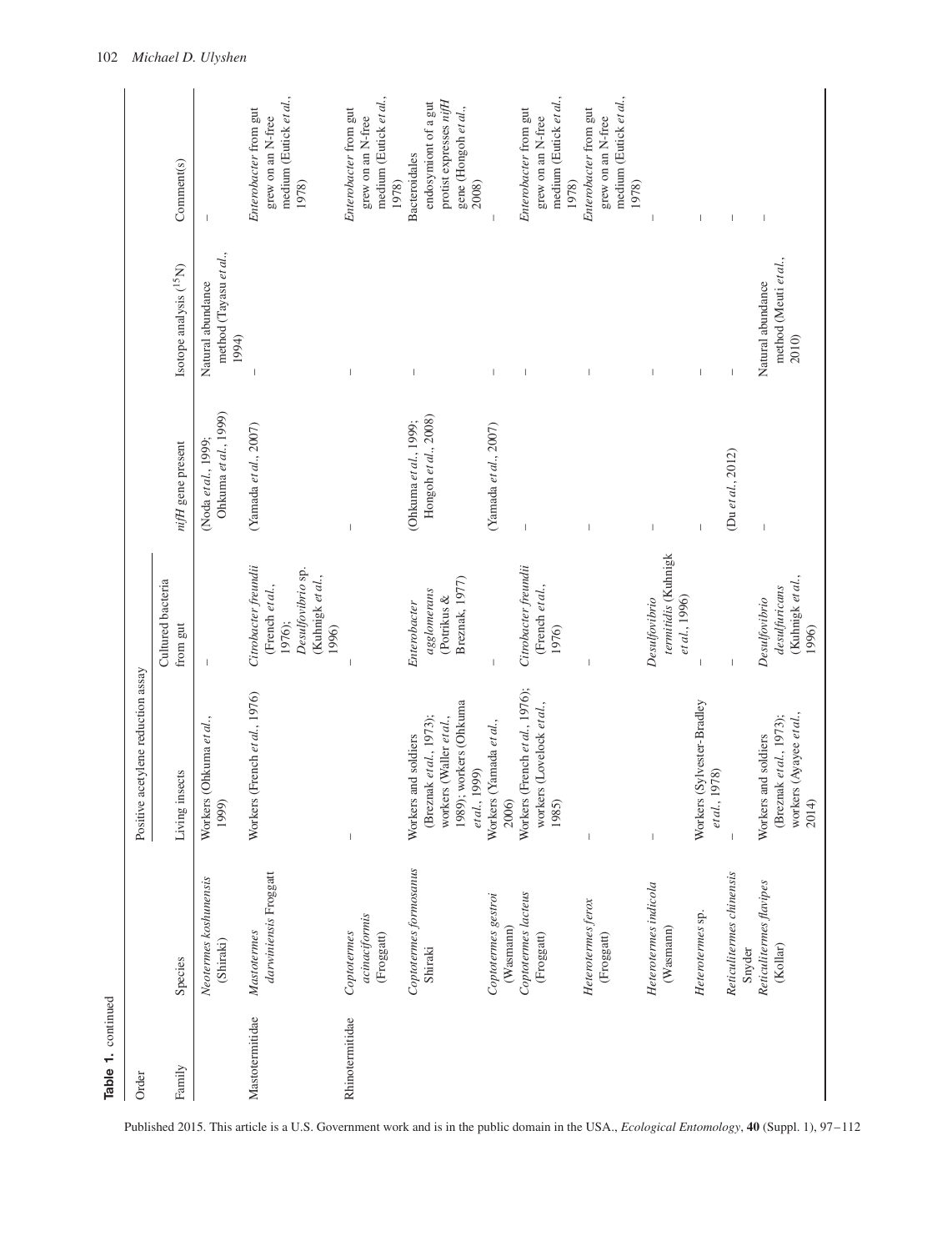| Table 1. continued |                                         |                                                                                   |                               |                                                      |                                          |                                                      |
|--------------------|-----------------------------------------|-----------------------------------------------------------------------------------|-------------------------------|------------------------------------------------------|------------------------------------------|------------------------------------------------------|
| Order              |                                         | Positive acetylene reduction assay                                                |                               |                                                      |                                          |                                                      |
| Family             | Species                                 | Living insects                                                                    | Cultured bacteria<br>from gut | $nif\!H$ gene present                                | Isotope analysis $(^{15}{\rm N})$        | Comment(s)                                           |
|                    | Reticulitermes lucifugus<br>(Rossi)     | (Vecherskii et al., 2008)                                                         |                               |                                                      |                                          |                                                      |
|                    | Reticulitermes speratus<br>(Kolbe)      | Workers (Ohkuma et al.,<br>1999)                                                  |                               | (Ohkuma et al., 1996,<br>1999; Kudo et al.,<br>1998) | Tracer technique (Fujita<br>& Abe, 2006) |                                                      |
|                    | Reticuliternes tibialis<br><b>Banks</b> | Unspecified stage (Schaefer<br>& Whitford, 1979)                                  | $\overline{\phantom{a}}$      | I                                                    | 1                                        | $\overline{1}$                                       |
|                    | Reticulitermes spp.                     | 1992); workers (Curtis &<br>Workers (Pandey et al.,                               |                               |                                                      |                                          | Combinations of R.<br>flavipes and R.                |
|                    |                                         | (Curtis & Waller, 1996);<br>Waller, 1995); workers                                |                               |                                                      |                                          | potentially used in<br>virginicus were               |
|                    |                                         | workers (Curtis & Waller,<br>1997); workers, soldiers,<br>presoldiers, larvae and |                               |                                                      |                                          | these studies                                        |
|                    |                                         | 1998); workers (Waller &<br>alates (Curtis & Waller,<br>Curtis, 2003)             |                               |                                                      |                                          |                                                      |
|                    | Schedorhinotermes                       | $\mathbb{I}$                                                                      | T                             | Ť                                                    | Ť                                        | Enterobacter from gut                                |
|                    | intermedius (Brauer)                    |                                                                                   |                               |                                                      |                                          | medium (Eutick et al.,<br>grew on an N-free<br>1978) |
|                    | Schedorhinotermes                       | $\,$ $\,$                                                                         |                               | (Yamada et al., 2007)                                | $\overline{\phantom{a}}$                 | No acetylene reduction                               |
|                    | medioobscurus<br>(Holmgren)             |                                                                                   |                               |                                                      |                                          | detected (Yamada<br>et al., 2006)                    |
| Stolotermitidae    | Stolotermes ruficeps<br>Brauer          | $\bar{\rm I}$                                                                     |                               | (Reid & Lloyd-Jones,<br>2009)                        | T                                        |                                                      |
| Termitidae         | Amitermes wheeleri                      | Unspecified stage (Schaefer                                                       |                               |                                                      |                                          |                                                      |
|                    | (Desneux)                               | & Whitford, 1979)                                                                 |                               |                                                      |                                          |                                                      |
|                    | Amitermes spp.                          | (Sylvester-Bradley et al.,<br>Workers and soldiers<br>1978)                       |                               | 1                                                    | $\overline{\phantom{a}}$                 | $\overline{\phantom{a}}$                             |
|                    | Armitermes spp.                         | (Sylvester-Bradley et al.,<br>Workers and soldiers<br>1978)                       |                               |                                                      |                                          | т                                                    |
|                    | Constrictotermes sp.                    | Workers (Sylvester-Bradley<br>$et al., 1978)$                                     | T                             | $\mathbf{I}$                                         | $\mathbf{I}$                             | T                                                    |
|                    | Cornitermes spp.                        | Sylvester-Bradley et al.,<br>Workers and soldiers<br>1978)                        |                               | $\overline{\phantom{a}}$                             | $\overline{\phantom{a}}$                 | $\mid$                                               |

*Insect-mediated N dynamics in decomposing wood* 103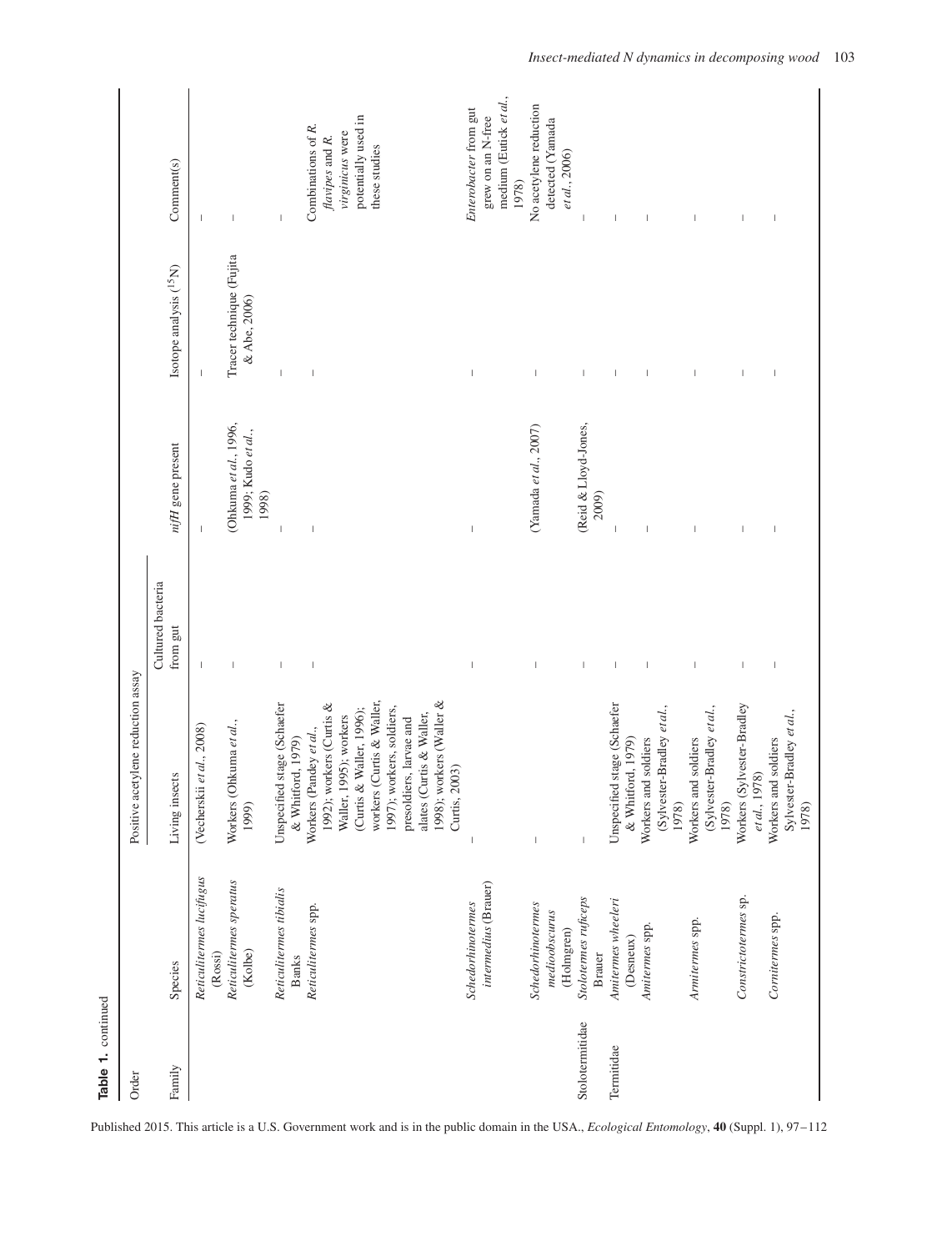| Table 1. continued |                                                                                   |                                                                                                  |                                       |                                |                                                      |                                                                                                                                   |
|--------------------|-----------------------------------------------------------------------------------|--------------------------------------------------------------------------------------------------|---------------------------------------|--------------------------------|------------------------------------------------------|-----------------------------------------------------------------------------------------------------------------------------------|
| Order              |                                                                                   | Positive acetylene reduction assay                                                               |                                       |                                |                                                      |                                                                                                                                   |
| Family             | Species                                                                           | Living insects                                                                                   | Cultured bacteria<br>from gut         | nifH gene present              | Isotope analysis $(^{15}{\rm N})$                    | Comment(s)                                                                                                                        |
|                    | tubiformans (Buckley)<br>Globitermes sulphureus<br>Gnathamitermes<br>(Haviland)   | (Schaefer & Whitford, 1981)<br>Workers (Yamada et al.,<br>2006)                                  |                                       | (Yamada et al., 2007)          |                                                      |                                                                                                                                   |
|                    | Microcerotermes crassus<br>Snyder                                                 | Workers (Yamada et al.,<br>2006)                                                                 |                                       | (Yamada et al., 2007)          | T                                                    |                                                                                                                                   |
|                    | Microcerotermes parvus<br>(Haviland)                                              | $\overline{\phantom{a}}$                                                                         |                                       | $\overline{\phantom{a}}$       | method (Tayasu et al.,<br>Natural abundance<br>1997) |                                                                                                                                   |
|                    | Microcerotermes sp.                                                               | Workers (Yamada et al.,<br>2006)                                                                 | $\overline{\phantom{a}}$              | (Yanada et al., 2007)          |                                                      |                                                                                                                                   |
|                    | Nasutitermes corniger<br>(Motschulsky)                                            | Intact colonies (Prestwich &<br>Bentley, 1981); mixed<br>workers and soldiers<br>(Bentley, 1984) |                                       |                                | (Bentley, 1984)<br>Tracer technique                  |                                                                                                                                   |
|                    | Nasutiternes dimorphus<br>Ahmad                                                   | Workers (Yamada et al.,<br>2006)                                                                 |                                       | (Yanada et al., 2007)          | I                                                    | I                                                                                                                                 |
|                    | Nasutitermes ephratae<br>(Holmgren)                                               | (Prestwich et al., 1980)<br>Workers and soldiers                                                 |                                       | $\begin{array}{c} \end{array}$ |                                                      | misidentified, being N.<br>species was probably<br>$(1981)$ state that this<br>Prestwich and Bentley                              |
|                    |                                                                                   |                                                                                                  |                                       |                                |                                                      | corniger instead. They<br>N. ephratae is capable<br>preliminary data, that<br>also claim, based on<br>of fixing $\mathrm{N}_2$ at |
|                    | Nasutitermes exitiosus<br>(Hill)                                                  | Workers (French et al., 1976);<br>workers (Lovelock et al.,<br>1985)                             | $\overline{1}$                        | $\overline{1}$                 | $\begin{array}{c} \end{array}$                       | detected when workers<br>fed filter paper but not<br>wood (French et al.,<br>Acetylene reduction<br>comparable rates              |
|                    | Nasutitermes graveolus<br>$\begin{array}{c} \text{(Hill)}\\ \text{ } \end{array}$ | $\begin{array}{c} \end{array}$                                                                   | $\overline{\phantom{a}}$              | $\overline{\phantom{a}}$       | $\overline{\phantom{a}}$                             | medium (Eutick et al.,<br>Enterobacter from gut<br>grew on an N-free<br>1976)                                                     |
|                    | macrocephalus<br>Nasutiternes<br>(Silvestri)                                      | Mixed workers and soldiers<br>(Sylvester-Bradley et al.,<br>1983)                                | $\begin{array}{c} \hline \end{array}$ | $\begin{array}{c} \end{array}$ | $\begin{array}{c} \end{array}$                       | No acetylene reduction<br>following termite<br>decapitation<br>1978)                                                              |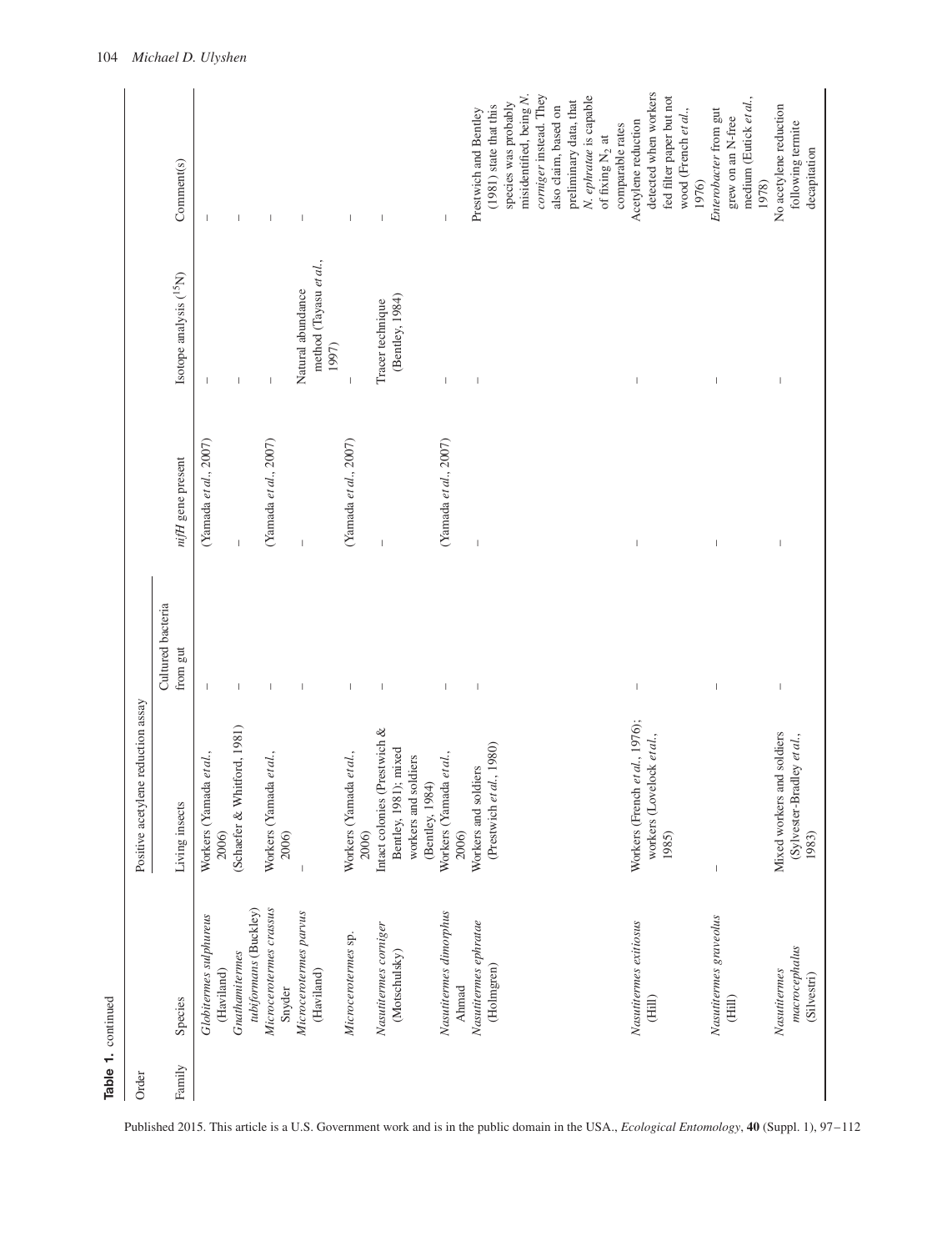| Table 1. continued |                                                      |                                                             |                                                                         |                                   |                                                   |                                                                                              |
|--------------------|------------------------------------------------------|-------------------------------------------------------------|-------------------------------------------------------------------------|-----------------------------------|---------------------------------------------------|----------------------------------------------------------------------------------------------|
| Order              |                                                      | Positive acetylene reduction assay                          |                                                                         |                                   |                                                   |                                                                                              |
| Family             | Species                                              | Living insects                                              | Cultured bacteria<br>from gut                                           | nifH gene present                 | Isotope analysis ( <sup>15</sup> N)               | Comment(s)                                                                                   |
|                    | Nasutitermes matangensis<br>(Haviland)               |                                                             | $\overline{\phantom{a}}$                                                | (Yanada et al., 2007)             |                                                   |                                                                                              |
|                    | takasagoensis (Nawa)<br>(termitidae)<br>Nasutiternes | Workers (Ohkuma et al.,<br>1999)                            |                                                                         | (Ohkuma et al., 1999)             |                                                   | non-termitids tested in<br>Low rates of acetylene<br>reduction relative to<br>the same study |
|                    | Nasutiternes walkeri<br>(Hill)                       | Workers (Lovelock et al.,<br>1985)                          |                                                                         |                                   | (Chappell & Slaytor,<br>Tracer technique<br>1986) |                                                                                              |
|                    | Nasutitermes spp.                                    | (Sylvester-Bradley et al.,<br>Workers and soldiers<br>1978) |                                                                         | (Warnecke et al., 2007)           | $\overline{\phantom{a}}$                          |                                                                                              |
|                    | Neocapritermes sp.                                   | Workers (Sylvester-Bradley<br>et al., 1978)                 |                                                                         |                                   |                                                   | $\overline{1}$                                                                               |
|                    | formosanus (Shiraki)<br>Odontoternes                 |                                                             |                                                                         | (Ohkuma et al., 1999)             |                                                   | Acetylene reduction not<br>detected                                                          |
|                    | Odontotermes sp.                                     | Workers (Yamada et al.,<br>2006)                            |                                                                         |                                   |                                                   | acetylene reduction<br>Very low rates of                                                     |
|                    | Termes sp.                                           | Workers (Sylvester-Bradley<br>$et al.,\, 1978)$             |                                                                         |                                   |                                                   |                                                                                              |
| Coleoptera         |                                                      |                                                             |                                                                         |                                   |                                                   |                                                                                              |
| Cerambycidae       | (Motschulsky)<br>glabripennis<br>Anoplophora         | Larvae (Ayayee et al., 2014)                                | $\overline{\phantom{a}}$                                                | (Ayayee et al., 2014)             | Tracer technique (Ayayee<br>$et al., 2014)$       | $\overline{\phantom{a}}$                                                                     |
|                    | Prionoplus reticularis<br>White                      |                                                             | (Reid et al., 2011)<br>Gut homogenate                                   |                                   |                                                   |                                                                                              |
| Curculionidae      | Dendroctonus frontalis<br>Zimmerman                  | $\overline{\phantom{a}}$                                    | (Bridges, 1981)                                                         |                                   |                                                   | $\overline{\phantom{a}}$                                                                     |
|                    | rhizophagus Thomas &<br>Dendroctonus<br>Bright       |                                                             | (Morales-Jiménez<br>Raoultella terrigena<br>et al., 2013)               | (Morales-Jiménez et al.,<br>2013) |                                                   |                                                                                              |
|                    | Dendroctonus terebrans<br>(Olivier)                  | $\begin{array}{c} \hline \end{array}$                       | Enterobacter spp.<br>agglomerans and<br>(Bridges, 1981)<br>Enterobacter |                                   |                                                   | Acetylene reduction not<br>detected for living<br>larvae or adults                           |
|                    | Dendroctonus valens<br>LeConte                       | (Morales-Jiménez et al.,<br>Larvae and adults<br>2009)      | (Morales-Jiménez<br>Raoultella terrigena<br>et al., 2013)               | (Morales-Jiménez et al.,<br>2013) |                                                   |                                                                                              |
|                    | Ips avulsus (Eichhoff)                               |                                                             | (Bridges, 1981)                                                         |                                   |                                                   |                                                                                              |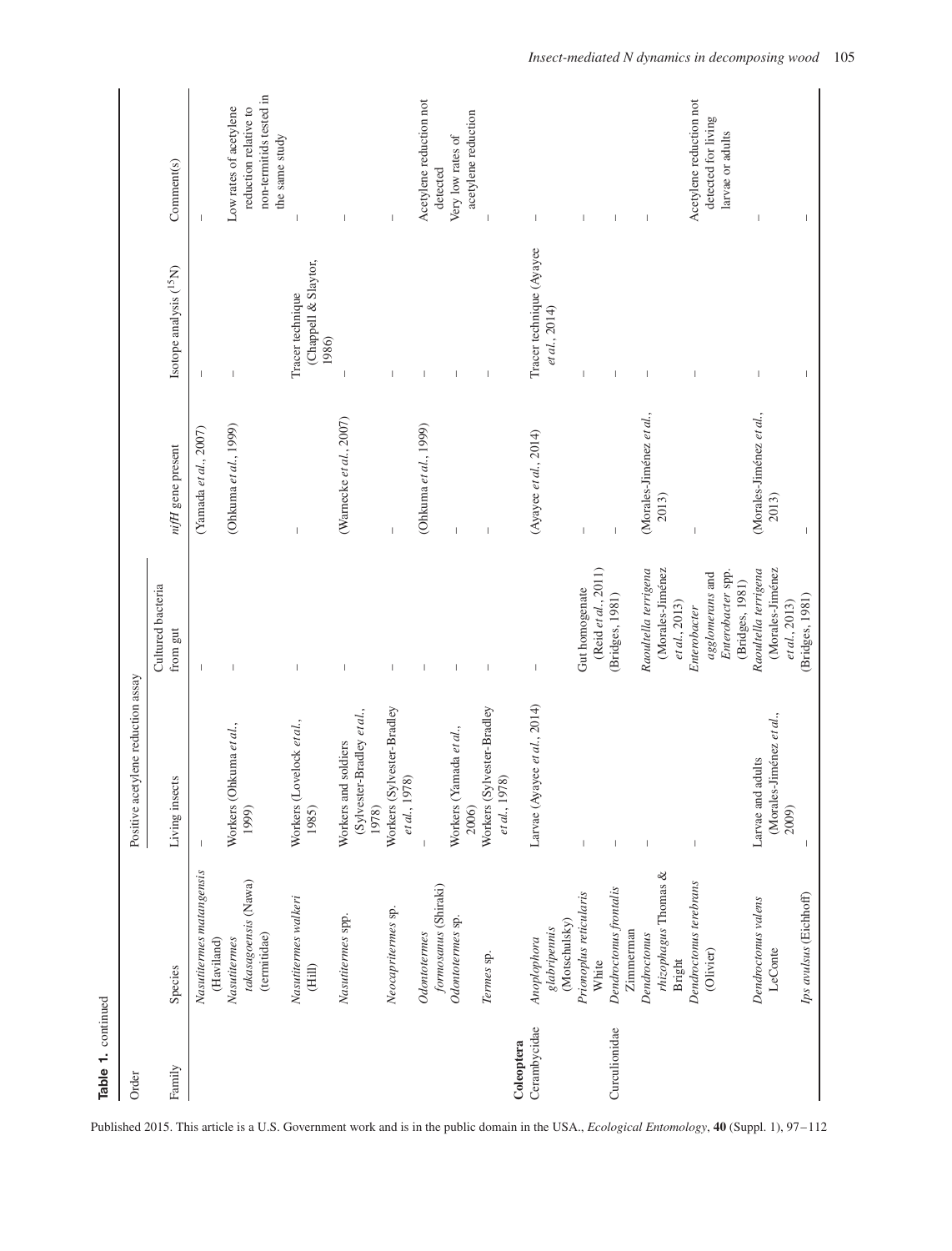| Table 1. continued       |                                       |                                             |                               |                               |                                                                         |                                                           |
|--------------------------|---------------------------------------|---------------------------------------------|-------------------------------|-------------------------------|-------------------------------------------------------------------------|-----------------------------------------------------------|
| <b>Order</b>             |                                       | Positive acetylene reduction assay          |                               |                               |                                                                         |                                                           |
| Family                   | Species                               | Living insects                              | Cultured bacteria<br>from gut | nifH gene present             | Isotope analysis ( <sup>15</sup> N)                                     | Comment(s)                                                |
| Lucanidae                | (Motschulsky)<br>Dorcus rectus        | Larvae (Kuranouchi et al.,<br>2006)         | I                             |                               |                                                                         |                                                           |
| Passalidae               | Odontotaenius disjunctus<br>(Illiger) | I                                           |                               | (Ceja-Navarro et al.,<br>2014 | (Ceja-Navarro et al.,<br>Tracer technique<br>2014)                      | $\mathrm{N}_2$ fixation attributed to<br>various bacteria |
| Scarabaeidae             | Cetonia aurata L.                     | Larvae or adults (Citernesi<br>etal., 1977) | $\overline{\phantom{a}}$      | I                             | I                                                                       | I                                                         |
| Hymenoptera<br>Siricidae | Sirex noctilio F.                     | I                                           | J                             | I                             | method (Thompson,<br>Tracer technique and<br>natural abundance<br>2013) | I                                                         |
|                          |                                       |                                             |                               |                               |                                                                         |                                                           |

reproductive individuals. In North America, Curtis and Waller (1998) reported higher acetylene reduction rates by *Reticulitermes* spp. in autumn and spring than in winter and summer. In Thailand, Yamada *et al.* (2006) detected higher rates of acetylene reduction during the early rainy season than during the late rainy season or dry season. Considerable variability has been reported over shorter time frames as well. For example, Sylvester-Bradley *et al.* (1983) found termites from a single nest to exhibit high rates of acetylene reduction one week but none a week later. The opposite response was observed in other nests, with a week of no detectable acetylene reduction being followed by a week of high activity. Sylvester-Bradley *et al.* (1983) reported that different sections taken from a single *Nasutitermes* sp. nest exhibited dissimilar rates of acetylene reduction. It is not clear how termite abundance may have differed among these sections, however, and no explanation for these results was provided.

Many researchers have reported dissimilar rates of acetylene reduction among termite castes, but no consistent pattern has emerged. Whereas studies involving non-termitids (kalotermitids and rhinotermitids) suggest workers play a more important role in  $N<sub>2</sub>$  fixation than soldiers or other castes (Benemann, 1973; Breznak *et al.*, 1973; Curtis & Waller, 1998), studies involving *Nasutitermes* have shown higher rates from soldiers than workers (Prestwich *et al.*, 1980; Sylvester-Bradley *et al.*, 1983). As suggested by Prestwich *et al.* (1980), the higher relative N<sub>2</sub>-fixation rates reported from *Nasutitermes* soldiers may relate to the fact that soldiers are more common in nasutitermine colonies than in other termite subfamilies. Less nutritionally dependent soldiers may allow for higher soldier:worker ratios. Prestwich *et al.* (1980) reported higher acetylene reduction rates from *Nasutitermes* workers within the nest compared with foraging workers, possibly reflecting differences in food quality. Yamada *et al.* (2006) associated higher rates of acetylene reduction with major workers of *Microcerotermes crassus* Snyder than with minor workers in Thailand. Benemann (1973) suggested that larval age may influence rates of  $N_2$  fixation in termites. Support for this came from Breznak (1975), who reported a 317-fold greater rate of acetylene reduction by young larvae of the termite *C. formosanus* than by older larvae used in a previous experiment. Breznak (1975) suggested that  $N_2$ -fixation rates may be higher in young, growing larvae due to higher N demands and this may also be the case for other wood-feeding insects. Consistent with this view, nearly half the bark beetle (*Ips avulsus* Eichhoff) larvae tested by Bridges (1981) exhibited acetylene reduction activity, whereas none of the adults was found to possess this ability. However, elevated rates of acetylene reduction in younger developmental stages have not been shown in all studies on wood-feeding insects (Rohrmann & Rossman, 1980; Curtis & Waller, 1998). Among fully grown *C. formosanus* workers, Waller *et al.* (1989) reported a positive relationship between biomass and the acetylene reduction rate, indicating that larger individuals fix more  $N<sub>2</sub>$ than smaller individuals. Another important source of variability in the acetylene reduction rate is the amount of time elapsed between sample collection and the measurement. Numerous researchers have shown a rapid decline in acetylene reduction by termites when held under laboratory conditions (Breznak *et al.*,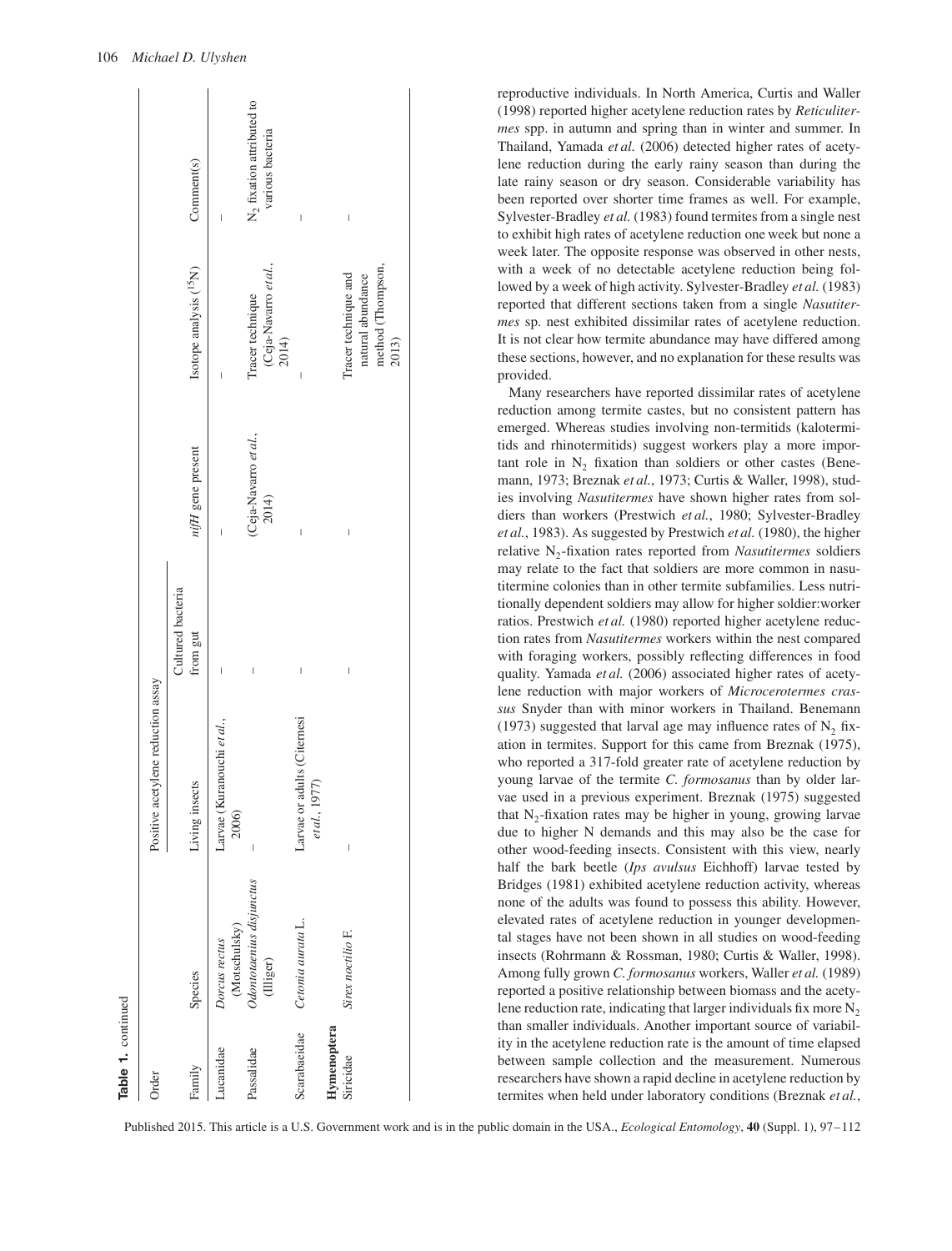1973; Prestwich *et al.*, 1980; Sylvester-Bradley *et al.*, 1983; Lovelock *et al.*, 1985; Pandey *et al.*, 1992; Curtis & Waller, 1995), thus complicating the interpretation of results from the acetylene reduction assay. Such declines are thought to represent a response of termites to disturbance. Curtis and Waller (1995) showed that *Reticulitermes* can recover or even exceed (depending on when the termites were initially collected) initial rates of acetylene reduction after several months of laboratory confinement.

A number of early efforts attempted to identify the organisms responsible for  $N<sub>2</sub>$  fixation in the guts of wood-feeding insects by culturing them on N-free media and testing for acetylene reduction (French *et al.*, 1976; Potrikus & Breznak, 1977; Eutick *et al.*, 1978; Bridges, 1981; Kuhnigk *et al.*, 1996). Because only a small proportion of gut microbes can be cultured, however, this approach provides limited information. Recent years have therefore seen a switch to non-culture techniques. Most notably, surveys of *nifH* diversity in termite guts suggest that a wide array of prokaryotes are involved, including both bacteria (e.g. Spirochaetes, Clostridia, Proteobacteria, Bacteroidales, etc.) and Archaea (Ohkuma *et al.*, 1996, 1999; Noda *et al.*, 1999; Lilburn *et al.*, 2001; Hongoh *et al.*, 2008; Du *et al.*, 2012). While much of this diversity remains unknown (Ohkuma *et al.*, 1996), it appears that microbial communities in closely related termite species are similar (Ohkuma *et al.*, 1999; Yamada *et al.*, 2007; Reid & Lloyd-Jones, 2009), consistent with the view that termite gut microbes have co-evolved with their hosts (Hongoh *et al.*, 2005). The obligate nature of some relationships between  $N_2$ -fixing prokaryotes and their hosts is demonstrated particularly well by the principal  $N<sub>2</sub>$ -fixing bacteria associated with *C. formosanus*, a species of Bacteroidales which is an endosymbiont of an endosymbiotic protist found within the gut of this insect (Hongoh *et al.*, 2008). The protists found within the guts of certain dry-wood termites (Kalotermitidae) also have Bacteroidales symbionts and these organisms are thought to play an especially important role in the N metabolism of these insects (Desai & Brune, 2012). Such findings suggest that the species composition of the protist community may largely determine which species of  $N<sub>2</sub>$ -fixing microbes predominate in the guts of lower termites (Desai & Brune, 2012). Although less well-studied, the guts of wood-feeding beetles also contain a diversity of *nifH* genes. A detailed study by Ceja-Navarro *et al.* (2014) detected a variety of *nifH* sequences from the different gut regions of the passalid *Odontotaenius disjunctus* (Illiger), for example, with sequences related to a species of *Paludibacter* (Bacteroidetes) dominating. While possessing a relatively low diversity of gut microbes, phloem-feeding bark beetles of the genus *Dendroctonus* appear to support populations of at least one *nifH*-encoding (and acetylene-reducing) bacterium, *Raoultella terrigena* (Morales-Jiménez *et al.*, 2009, 2012, 2013). Intriguingly, Ayayee *et al.* (2014) detected *nifH* genes and transcripts in the surface-sterilised eggs of the cerambycid *Anoplophora glabripennis* (Motschulsky) and raised the possibility that  $N_2$ -fixing bacteria are vertically transmitted in this species. It should be mentioned that the presence of  $ni\pi H$ , by itself, does not confirm N<sub>2</sub>-fixing capabilities. For example, (Ohkuma *et al.*, 1999) showed that most *nifH* clones from the guts of termitid species belonged to the 'pseudo nif group', which is believed to function in some process other than N<sub>2</sub> fixation. The acetylene reduction assay showed lower rates of activity in these species than in the non-termitid species tested. Moreover, even when a particular *nifH* sequence encodes a functional nitrogenase, expression of the gene cannot be assumed. For example, only a few of the many *nifH* sequences detected by Noda *et al.* (1999) from *Neotermes koshunensis* Shiraki gut microbes were preferentially transcribed. By amplifying cDNA from mRNA by reverse transcription PCR, the researchers showed that the level of expression of the *anf* genes (i.e. a group of  $ni\pi H$  genes) largely determines the level of  $N_2$ -fixation activity within *N. koshunensis*.

Many researchers have employed the <sup>15</sup>N isotope tracer technique or the natural 15N abundance method to demonstrate that fixed  $N<sub>2</sub>$  gets incorporated into the tissues of wood-feeding insects (Table 1), thus confirming that  $N<sub>2</sub>$ -fixing endosymbionts provide relief to their hosts from the high C : N ratios encountered in wood (Nardi *et al.*, 2002). Bentley (1984) was the first to do this, showing that  $N<sub>2</sub>$  fixed by gut symbionts of the termite *N. corniger* is assimilated and incorporated into the tissues of the host. Newly fixed  $N<sub>2</sub>$  was also shown to be transferred between workers and soldiers by trophallaxis. Tayasu *et al.* (1994) estimated that at least 30%, and probably more than 50%, of the N in tissues of the dry-wood termite *N. koshunensis* is derived from the atmosphere. More recently, Thompson (2013) estimated that the wood-feeding sawfly *S. noctilio* F. derives  $>90\%$  of its larval N budget from N<sub>2</sub> fixation. The  $N<sub>2</sub>$ -fixation rate for termites is sometimes expressed in terms of the N doubling time, i.e. the amount of time required for a termite colony to double its N content. This figure varies widely among termite species, ranging from just a few years to several centuries (Breznak, 2000). Nitrogen fixation represents a major source of N for many wood-feeding termites, especially when the contributions of free-living species are included. For example, Prestwich and Bentley (1981) estimated the N doubling time for *N. corniger* colonies (including the nest material) to be 207–618 days, meaning the entire nest population could be replaced around one to two times per year.

# **Implications for productivity**

While many researchers have speculated about a connection between the actions of saproxylic insects and forest productivity (Adamson, 1943; Breznak *et al.*, 1973; Sylvester-Bradley *et al.*, 1978; Reid & Lloyd-Jones, 2009), no experimental efforts, to my knowledge, have been made to formally test this question. As reviewed here, however, termites and other wood-feeding insects appear to hasten the release of N immobilised in fungal tissues and promote  $N<sub>2</sub>$  fixation. Because N is the most limiting nutrient in many forests, both processes have the potential to influence productivity. Although research in forests is lacking, a considerable body of evidence indicates that termites promote agricultural productivity in areas with low soil fertility (Jouquet *et al.*, 2011). Indeed, farmers in Africa and South America have long recognised the benefits of these insects to crop production and sometimes incorporate them into their farming practices. Depending on the crop, type of soil and species of termite,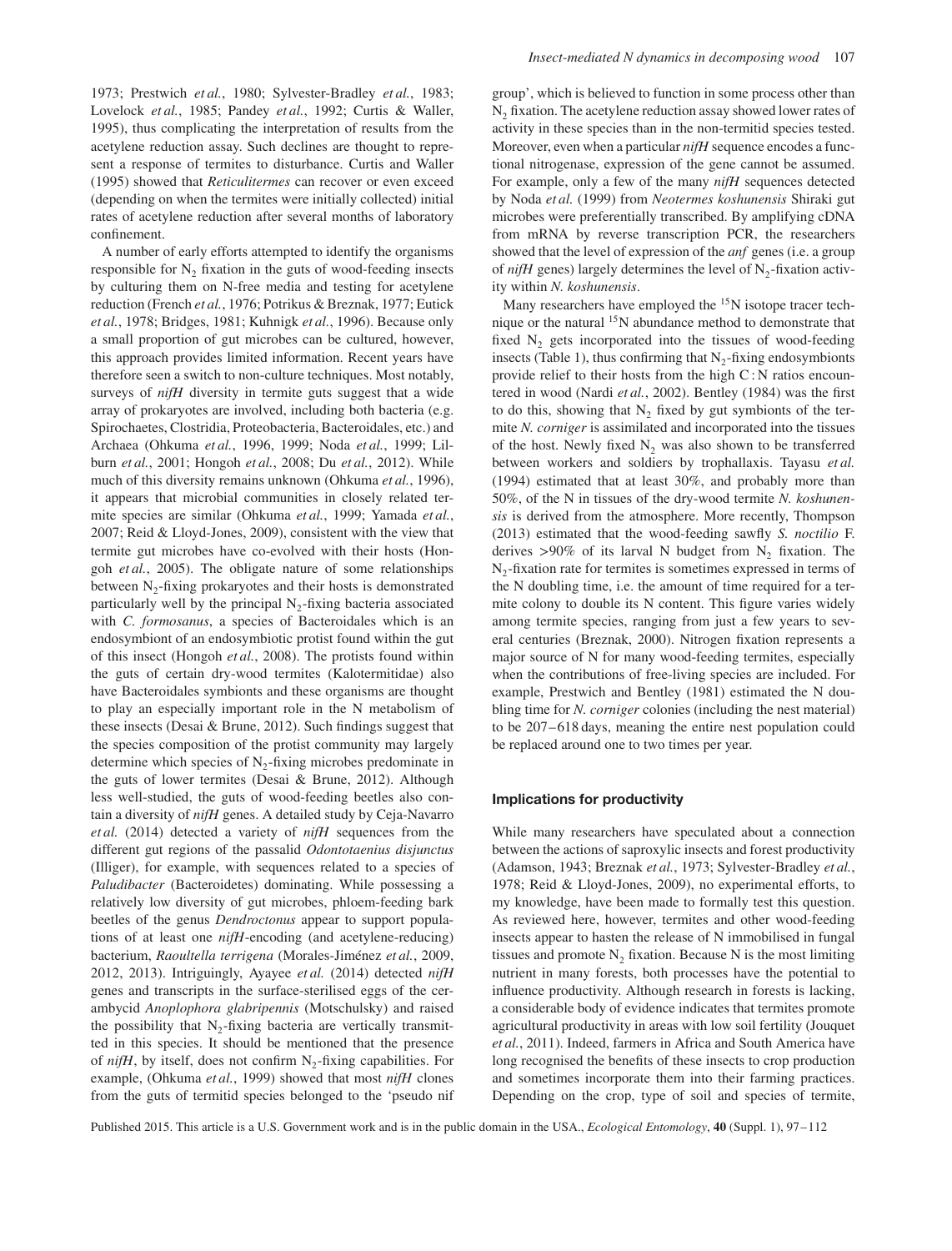this can include planting crops on or near termite mounds (or in circular fields surrounding the mounds), spreading soil from mounds across fields to increase fertility, and placing food resources (e.g. manure, woody debris, etc.) to encourage termite activity (Nyamapfene, 1986; Logan, 1992; Batalha *et al.*, 1995; Wood, 1996; Black & Okawol, 1997; Brouwer & Bouma, 1997; Holt & Lepage, 2000). In Australian wheat fields, Evans *et al.* (2011) reported a 70% reduction in mineral N concentrations in soil from which termites and ants had been excluded compared with control plots. Regarding the benefits of wood-feeding termites, Burnett (1948) described a cultural practice in Africa where degraded fields were intentionally covered in woody branches to provide food for termites. He noted that badly eroded land quickly became fertile after this treatment, but he was unsure whether the effect was due to the release of nutrients or to improved soil aeration brought about by the tunnelling activities of termites. Although beyond the scope of the current review, the role of termites in improving soil aeration, drainage and turnover represents a second major mechanism by which wood-feeding insects may act to boost forest productivity (Adamson, 1943; Holt & Lepage, 2000). Evans *et al.* (2011) concluded that a combination of increased N availability and improved soil aeration explained the benefits of termites and ants to crop yield in Australia.

Several studies have attempted to quantify the amount of N inputed to forest ecosystems by termites and their endosymbionts. Pandey *et al*. (1992) estimated that *Reticulitermes* colonies in the south-eastern United States fix 0.13–0.45 kg N2 ha<sup>−</sup><sup>1</sup> year<sup>−</sup>1. Similarly, Yamada *et al.* (2006) estimated the amount of  $N<sub>2</sub>$  fixed by termites in dry deciduous forests and dry evergreen forests in Thailand to be 0.21 and 0.28 kg ha<sup>−</sup><sup>1</sup> year<sup>−</sup>1, respectively, comprising 7–22% of the total  $N_2$  fixation occurring in plant debris on the forest floor. Reid and Lloyd-Jones (2009) estimated that within a range of  $1-100$  termite colonies ha<sup>-1</sup>, N<sub>2</sub>-fixing microbes found in *Stolotermes ruficeps* Brauer guts may contribute between 0.7 and 110 Mg of N to New Zealand forests. Curtis and Waller (1998) estimated that the gut symbionts of *Reticulitermes* fix several grams of N per log per year in the south-eastern United States and suggested that it may be most ecologically relevant to view termite-infested logs as N 'hotspots', rather than thinking of inputs in terms of per unit area. The authors also suggest that the uneven input of N by termites may contribute to the nutrient patchiness of forest soils. This may be especially true for mound-building termites that nest in the same location for long periods of time. Salick *et al.* (1983) provided an excellent demonstration of this in Venezuela, where termite nests represent rich nutrient patches compared with the highly weathered soil along the Rio Negro. While termites limited the establishment of plants on inhabited nests, seedlings quickly established on the nests once they were abandoned, suggesting that there may be localised effects of termites on forest productivity. Similarly, termites attacking the cores of living trees may result in localised inputs of nutrients to the soil below, with the potential to stimulate tree growth (Janzen, 1976; Apolinário & Martius, 2004). This possibility remains largely untested, although Werner and Prior (2007) reported a negative correlation between the relative size of termite-created

tree hollows and tree growth in northern Australia. In Canada, Cobb *et al.* (2010) showed that the larvae of large cerambycid beetles (*Monochamus s. scutellatus*) increase the total amount of N in the soil beneath infested trees in post-fire boreal forests by expelling frass. In a laboratory study, the same researchers showed that additions of *Monochamus* frass reduced the germination and growth of several plant species that commonly colonise post-fire forests in their study area. These findings may reflect altered N dynamics in frass-augmented soils.

Although termites and other wood-feeding insects act to concentrate N in dead wood or in their mounds, the element is more widely disseminated by dispersing individuals or those consumed by and incorporated into higher trophic levels. The annual production of winged reproductive individuals (i.e. alates) represents a major loss of N and other resources for many termite species. Wood and Sands (1978) summarised estimates of alate production by different species of termites. In some cases, over a quarter of all individuals leave as alates and these individuals are typically heavier and have a higher caloric value than other castes. A wide range of insect (especially ants) and vertebrate predators consume termites (Wood & Sands, 1978) and these organisms probably play an especially important role in releasing nutrients immobilised in termite tissues. In a desert system, Schaefer and Whitford (1981) found predation to represent the major release of nutrients from termites to the soil, amounting to approximately 0.4 kg ha<sup>−</sup><sup>1</sup> year<sup>−</sup>1. Lee (1983) estimated that N returned to the ecosystem through predation on termites generally ranges from *<*1 to 25 kg ha<sup>−</sup><sup>1</sup> year<sup>−</sup>1, but can possibly exceed 100 kg ha<sup>−</sup><sup>1</sup> year<sup>−</sup>1. Tayasu *et al.* (1994) speculated about the importance of termites in the flow of N from the atmosphere to higher trophic levels. The effects of wood-feeding insects on N cycling thus appear to have two components. The first involves the concentration of N in wood and the localised release of nutrients immobilised in fungal tissues, and the second involves the diffuse release of N over wide areas by dispersing individuals and higher trophic levels.

# **Conclusions**

Wood represents an abundant resource for organisms possessing the enzymes necessary to break down cellulose and lignin. The activities of these organisms are restricted by the N-limiting nature of wood, however, with important implications for decomposition rates and nutrient cycling. The translocation and fixation of N by cord-forming fungi and prokaryotes, respectively, represent key mechanisms by which these organisms supplement their needs with external sources of N. These processes create opportunities for other organisms as well; for example, it is clear from the 40 years of research reviewed herein that wood-feeding insects commonly live in symbiosis with  $N<sub>2</sub>$ -fixing prokaryotes. The possibilities that saproxylic insects accelerate nutrient cycling, result in increased rates of  $N<sub>2</sub>$  fixation and promote forest productivity remain speculative in the absence of experimental evidence. Research in these areas is needed to more fully understand the ecological roles of these organisms and to properly recognise the ecosystem services they provide.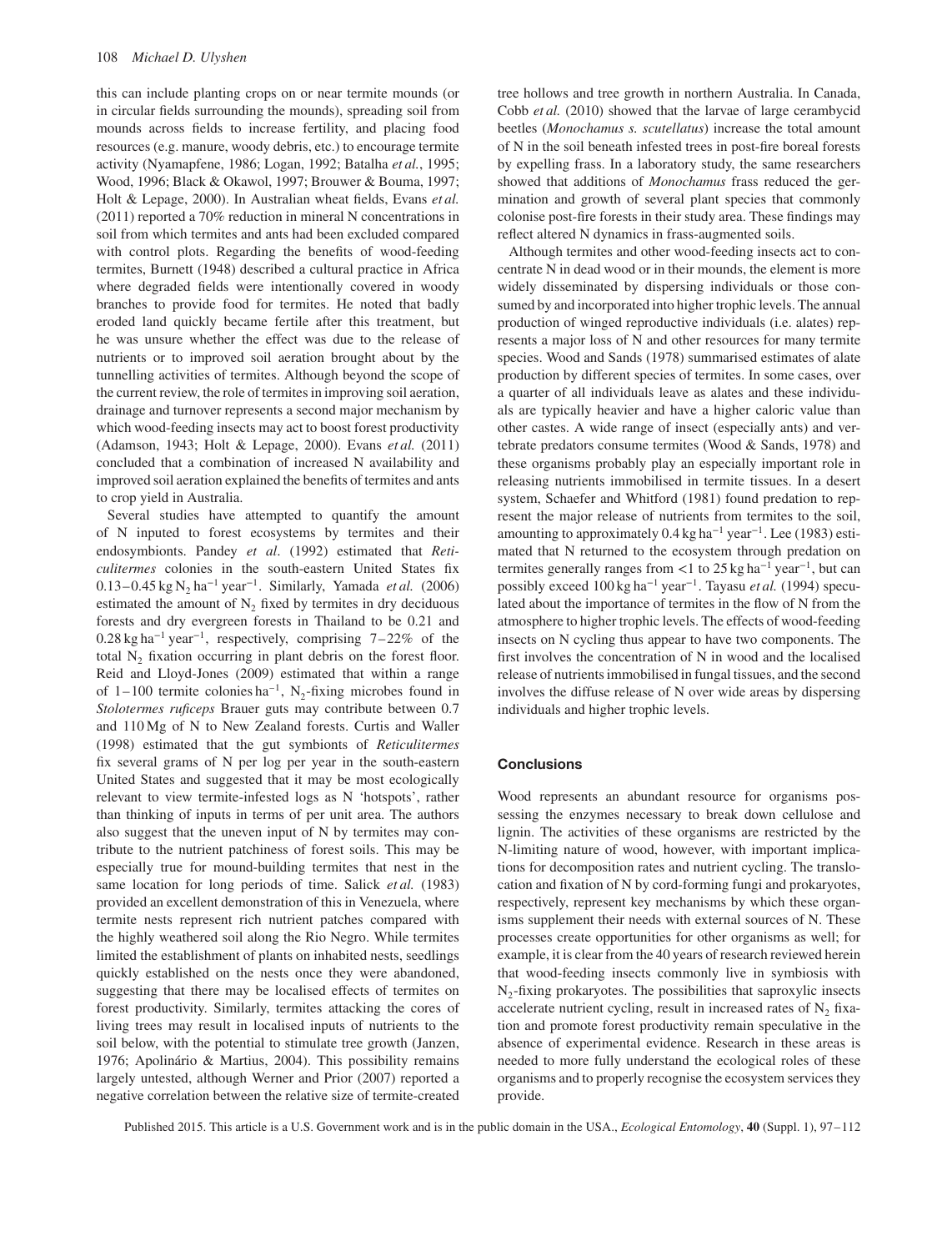# **Acknowledgements**

I am grateful to two anonymous reviewers and the associate editor for comments that greatly improved an earlier version of the manuscript.

# **References**

- Adamson, A.M. (1943) Termites and the fertility of soils. *Tropical Agriculture*, **20**, 107–112.
- Aho, P., Seidler, R.J., Evans, H.J. & Raju, P.N. (1974) Distribution, enumeration, and identification of nitrogen-fixing bacteria associated with decay in living white fir trees. *Phytopathology*, **64**, 1413–1420.
- Apolinário, F.E. & Martius, C. (2004) Ecological role of termites (Insecta, Isoptera) in tree trunks in central Amazonian rain forests. *Forest Ecology and Management*, **194**, 23–28.
- Ausmus, B.S. (1977) Regulation of wood decomposition rates by arthropod and annelid populations. *Ecological Bulletins (Stockholm)*, **25**, 180–192.
- Ayayee, P., Rosa, C., Ferry, J.G., Felton, G., Saunders, M. & Hoover, K. (2014) Gut microbes contribute to nitrogen provisioning in a wood-feeding cerambycid. *Environmental Entomology*, **43**, 903–912.
- Baker, J.M. (1969) Digestion of wood by *Anobium punctatum* DeGeer and comparison with some other wood boring beetles. *Proceedings of the Royal Entomological Society of London C*, **33**, 31.
- Batalha, L.S., Da Silva Filho, D.F. & Martius, C. (1995) Using termite nests as a source of organic matter in agrosilvicultural production systems in Amazonia. *Scientia Agricola*, **52**, 318–325.
- Benemann, J.R. (1973) Nitrogen fixation in termites. *Science*, **181**, 164–165.
- Bentley, B.L. (1984) Nitrogen fixation in termites: fate of newly fixed nitrogen. *Journal of Insect Physiology*, **30**, 653–655.
- Black, H.I.J. & Okawol, M.J.N. (1997) Agricultural intensification, soil biodiversity and agroecosystem function in the tropics: the role of termites. *Applied Soil Ecology*, **6**, 37–53.
- Boddy, L. (1999) Saprotrophic cord-forming fungi: meeting the challenge of heterogeneous environments. *Mycologia*, **91**, 13–32.
- Boddy, L. & Watkinson, S.C. (1995) Wood decomposition, higher fungi, and their role in nutrient redistribution. *Canadian Journal of Botany*, **73**, S1377–S1383.
- Breznak, J.A. (1975) Symbiotic relationships between termites and their intestinal microbiota. *Symposia of the Society for Experimental Biology*, **29**, 559–580.
- Breznak, J.A. (2000) Ecology of prokaryotic microbes in the guts of wood- and litter-feeding termites. *Termites: Evolution, Sociality, Symbioses, Ecology* (ed. by T. Abe, D. Bignell and M. Higashi), pp. 209–231. Kluwer Academic Publishers, Dordrecht, Netherlands.
- Breznak, J.A., Brill, W.J., Mertins, J.W. & Coppel, H.C. (1973) Nitrogen fixation in termites. *Nature*, **244**, 577–580.
- Breznak, J.A., Mertins, J.W. & Coppel, H.C. (1974) Nitrogen fixation and methane production in wood-eating cockroach, *Cryptocercus punctulatus* Scudder (Orthoptera: Blattidae). *University of Wisconsin Forestry Research Notes*, **184**, 1–2.
- Bridges, J.R. (1981) Nitrogen-fixing bacteria associated with bark beetles. *Microbial Ecology*, **7**, 131–137.
- Brouwer, J. & Bouma, J. (1997) *Soil and Crop Growth Variability in the Sahel: Highlights of Research (1990–1995) at ICRISAT Sahelian Center*. Information Bulletin no. 49. International Crops Research Instituted for the Semi-Arid Tropics, Andhra Pradesh, India.
- Brune, A. (2014) Symbiotic digestion of lignocellulose in termite guts. *Nature Reviews Microbiology*, **12**, 168–180.
- Brune, A. & Ohkuma, M. (2011) Role of the termite gut microbiota in symbiotic digestion. *Biology of Termites: A Modern Synthesis* (ed.

by D. E. Bignell, Y. Roisin and N. Lo), pp. 439–475. Springer, New York, New York.

- Brunner, A. & Kimmins, J.P. (2003) Nitrogen fixation in coarse woody debris of *Thuja plicata* and *Tsuga heterophylla* forests on northern Vancouver island. *Canadian Journal of Forest Research*, **33**, 1670–1682.
- Burnett, J.R. (1948) Crop production. *Agriculture in the Sudan* (ed. by J. D. Tothill), pp. 275–301. Oxford University Press, London, U.K.
- Ceja-Navarro, J.A., Nguyen, N.H., Karaoz, U., Gross, S.R., Herman, D.J., Andersen, G.L. *et al.* (2014) Compartmentalized microbial composition, oxygen gradients and nitrogen fixation in the gut of *Odontotaenius disjunctus*. *ISME Journal*, **8**, 6–18.
- Chappell, D.J. & Slaytor, M. (1986) Nitrogen fixation in the higher termite, *Nasutitermes walkeri*. *The Eighth Australian Nitrogen Fixation Conference* (ed. by W. Wallace and S. E. Smith), pp. 119–120. The Australian Institute of Agricultural Science, University of Adelaide, Adelaide, Australia.
- Chen, H. & Hicks, W. (2003) High asymbiotic  $N_2$  fixation rates in woody roots after six years of decomposition: controls and implications. *Basic and Applied Ecology*, **4**, 479–486.
- Citernesi, U., Neglia, R., Seritti, A., Lepidi, A.A., Filippi, C., Bagnoli, G. *et al.* (1977) Nitrogen fixation in the gastro-enteric cavity of soil animals. *Soil Biology and Biochemistry*, **9**, 71–72.
- Cleveland, L.R. (1925) The ability of termites to live perhaps indefinitely on a diet of pure cellulose. *Biological Bulletin*, **48**, 289–293.
- Cobb, T.P., Hannam, K.D., Kishchuk, B.E., Langor, D.W., Quideau, S.A. & Spence, J.R. (2010) Wood-feeding beetles and soil nutrient cycling in burned forests: implications of post-fire salvage logging. *Agricultural and Forest Entomology*, **12**, 9–18.
- Cowling, E.B. & Merrill, W. (1966) Nitrogen in wood and its role in wood deterioration. *Canadian Journal of Botany*, **44**, 1539–1554.
- Curtis, A.D. & Waller, D.A. (1995) Changes in nitrogen fixation rates in termites (Isoptera: Rhinotermitidae) maintained in the laboratory. *Annals of the Entomological Society of America*, **88**, 764–767.
- Curtis, A.D. & Waller, D.A. (1996) The effects of decreased  $pO<sub>2</sub>$ and increased  $pCO<sub>2</sub>$  on nitrogen fixation rates in termites (Isoptera: Rhinotermitidae). *Journal of Insect Physiology*, **42**, 867–872.
- Curtis, A.D. & Waller, D.A. (1997) Variation in rates of nitrogen fixation in termites: response to dietary nitrogen in the field and laboratory. *Physiological Entomology*, **22**, 303–309.
- Curtis, A.D. & Waller, D.A. (1998) Seasonal patterns of nitrogen fixation in termites. *Functional Ecology*, **12**, 803–807.
- Desai, M.S. & Brune, A. (2012) Bacteroidales ectosymbionts of gut flagellates shape the nitrogen-fixing community in dry-wood termites. *ISME Journal*, **6**, 1302–1313.
- Donovan, S.E., Eggleton, P. & Bignell, D.E. (2001) Gut content analysis and a new feeding group classification of termites. *Ecological Entomology*, **26**, 356–366.
- Du, X., Li, X., Wang, Y., Peng, J., Hong, H. & Yang, H. (2012) Phylogenetic diversity of nitrogen fixation genes in the intestinal tract of *Reticulitermes chinensis* Snyder. *Current Microbiology*, **65**, 547–551.
- Edmonds, R.L. & Eglitis, A. (1989) The role of the Douglas-fir beetle and wood borers in the decomposition of and nutrient release from Douglas-fir logs. *Canadian Journal of Forest Research*, **19**, 853–859.
- Eutick, M.L., O'Brien, R.W. & Slaytor, M. (1978) Bacteria from the gut of Australian termites. *Applied and Environmental Microbiology*, **35**, 823–828.
- Evans, T.A., Dawes, T.Z., Ward, P.R. & Lo, N. (2011) Ants and termites increase crop yield in a dry climate. *Nature Communications*, **2**, 262.
- French, J.R.J., Turner, G.L. & Bradbury, J.F. (1976) Nitrogen fixation by bacteria from the hindgut of termites. *Journal of General Microbiology*, **95**, 202–206.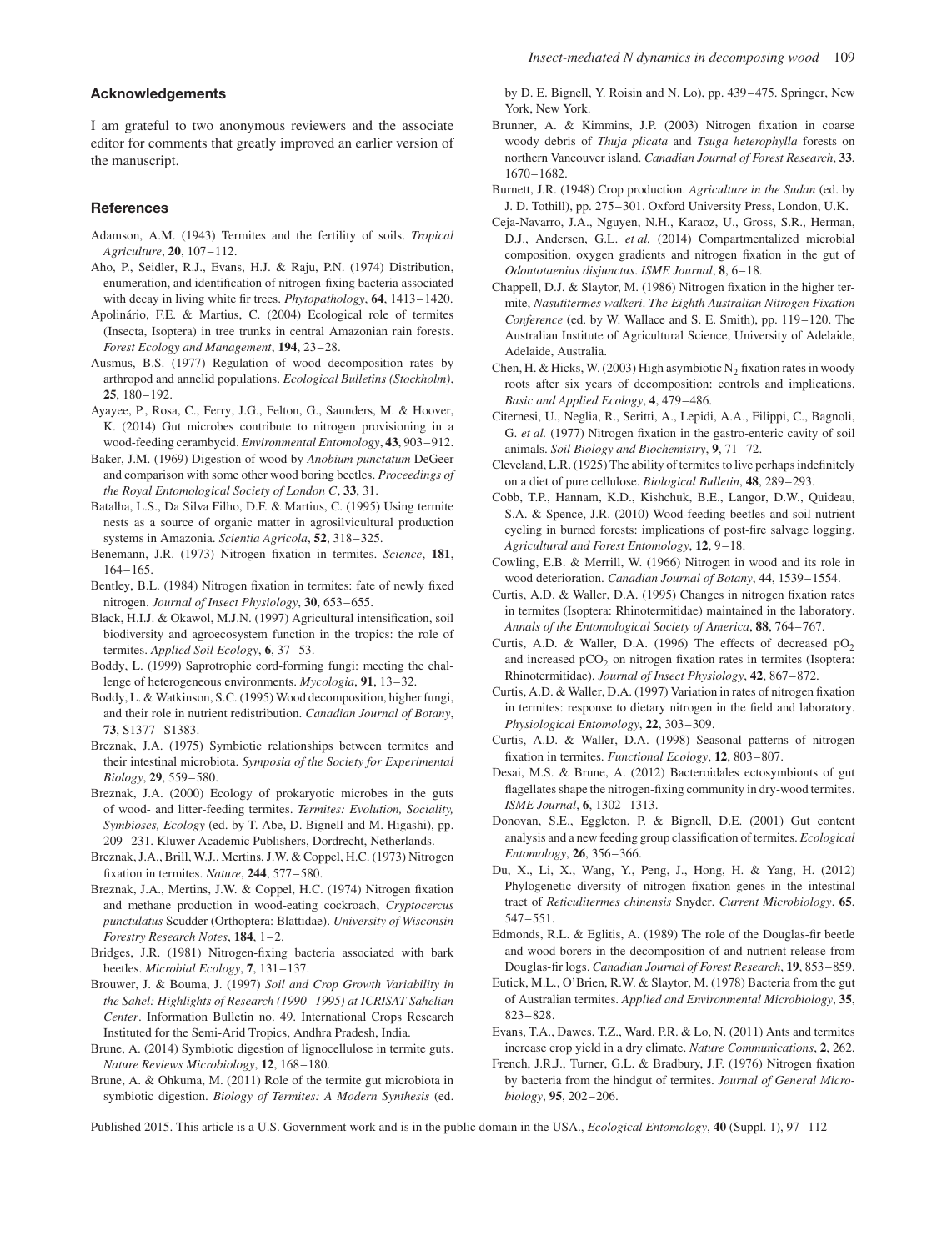- Fujita, A. & Abe, T. (2006) Atmospheric nitrogen assimilation by a wood-feeding termite, *Reticulitermes speratus* (Isoptera: Rhinotermitidae). *Sociobiology*, **47**, 175–188.
- Garrett, L.G., Kimberley, M.O., Oliver, G.R., Pearce, S.H. & Beets, P.N. (2012) Decomposition of coarse woody roots and branches in managed *Pinus radiata* plantations in New Zealand – A time series approach. *Forest Ecology and Management*, **269**, 116–123.
- Golichenkov, M.V., Kostina, N.V., Ul'yanova, T.A., Kuznetsova, T.A. & Umarov, M.M. (2006) Diazotrophs in the digestive tract of termite *Neotermes castaneus*. *Biology Bulletin*, **33**, 508–512.
- Gomathi, V., Ramalakshmi, A. & Ramasamy, K. (2005) Isolation of nitrogen fixing bacteria from fungus termites. *Entomological Research*, **35**, 75–78.
- Griffiths, R.P., Harmon, M.E., Caldwell, B.A. & Carpenter, S.E. (1993) Acetylene reduction in conifer logs during early stages of decomposition. *Plant and Soil*, **148**, 53–61.
- Hardy, R.W.F., Holsten, R.D., Jackson, E.K. & Burns, R.C. (1968) The acetylene-ethylene assay for  $N_2$  fixation: laboratory and field evaluation. *Plant Physiology*, **43**, 1185–1207.
- Hewitt, P.H., Van der Westhuizen, M.C., Van der Linde, T.C. & Adam, R.A. (1987) Acetylene reduction by the harvester termite *Hodotermes mossambicus* (Hagen). *Journal of the Entomological Society of Southern Africa*, **50**, 513–520.
- Higashi, M., Abe, T. & Burns, T.P. (1992) Carbon-nitrogen balance and termite ecology. *Proceedings of the Royal Society B*, **249**, 303–308.
- Holt, J.A. & Lepage, M. (2000) Termites and soil properties. *Termites: Evolution, Sociality, Symbioses, Ecology* (ed. by T. Abe, D. Bignell and M. Higashi), pp. 389–407. Kluwer Academic Publishers, Dordrecht, Netherlands.
- Hongoh, Y., Deevong, P., Inoue, T., Moriya, S., Trakulnaleamsai, S., Ohkuma, M. *et al.* (2005) Intra- and interspecific comparisons of bacterial diversity and community structure support coevolution of gut microbiota and termite host. *Applied and Environmental Microbiology*, **71**, 6590–6599.
- Hongoh, Y., Sharma, V.K., Prakash, T., Noda, S., Toh, H., Taylor, T.D. *et al.* (2008) Genome of an endosymbiont coupling  $N_2$  fixation to cellulolysis within protist cells in termite gut. *Science*, **322**, 1108–1109.
- Janzen, D.H. (1976) Why tropical trees have rotten cores. *Biotropica*, **8**, 110.
- Jönsson, N., Méndez, M. & Ranius, T. (2004) Nutrient richness of wood mould in tree hollows with the scarabaeid beetle *Osmoderma eremita*. *Animal Biodiversity and Conservation*, **27**, 79–82.
- Jouquet, P., Traoré, S., Choosai, C., Hartmann, C. & Bignell, D.E. (2011) Influence of termites on ecosystem functioning. Ecosystem services provided by termites. *European Journal of Soil Biology*, **47**, 215–222.
- Käärik, A.A. (1974) Decomposition of wood. *Biology of Plant Litter Decomposition*, Vol. **1** (ed. by C. H. Dickinson and G. J. F. Pugh), pp. 129–174. Academic Press, London, U.K.
- Kitchell, J.F., O'Neill, R.V., Webb, D., Gallepp, G.W., Bartell, S.M., Koonce, J.F. *et al.* (1979) Consumer regulation of nutrient cycling. *Bioscience*, **29**, 28–34.
- Krankina, O.N., Harmon, M.E. & Griazkin, A.V. (1999) Nutrient stores and dynamics of woody detritus in a boreal forest: modeling potential implications at the stand level. *Canadian Journal of Forest Research*, **29**, 20–32.
- Krishna, K., Grimaldi, D., Krishna, V. & Engel, M.S. (2013) Treatise on the Isoptera of the world, volume 1: introduction. *Bulletin of the American Museum of Natural History*, **377**, 1–200.
- Kudo, T., Ohkuma, M., Moriya, S., Noda, S. & Ohtoko, K. (1998) Molecular phylogenetic identification of the intestinal anaerobic microbial community in the hindgut of the termite, *Reticulitermes speratus*, without cultivation. *Extremophiles*, **2**, 155–161.
- Kuhnigk, T., Branke, J., Krekeler, D., Cypionka, H. & König, H. (1996) A feasible role of sulfate-reducing bacteria in the termite gut. *Systematic and Applied Microbiology*, **19**, 139–149.
- Kuranouchi, T., Nakamura, T., Shimamura, S., Kojima, H., Goka, K., Okabe, K. *et al.* (2006) Nitrogen fixation in the stag beetle, *Dorcus* (*Macrodorcus*) *rectus* (Motschulsky) (Col., Lucanidae). *Journal of Applied Entomology*, **130**, 471–472.
- Laiho, R. & Prescott, C.E. (2004) Decay and nutrient dynamics of coarse woody debris in northern coniferous forests: a synthesis. *Canadian Journal of Forest Research*, **34**, 763–777.
- Lavelle, P., Bignell, D., Lepage, M., Wolters, V., Roger, P., Ineson, P. *et al.* (1997) Soil function in a changing world: the role of invertebrate ecosystem engineers. *European Journal of Soil Biology*, **33**, 159–193.
- LeBauer, D.S. & Treseder, K.K. (2008) Nitrogen limitation of net primary producivity in terrestrial ecosystems is globally distributed. *Ecology*, **89**, 371–379.
- Lee, K.E. (1983) The influence of earthworms and termites on soil nitrogen cycling. *New Trends in Soil Biology* (ed. by P. Lebrun, H. M. André, A. de Medts, C. Grégoire-Wibo and G. Wauthy), pp. 35–48. Imprimeur Dieu-Brichart, Ottignies-Louvain-la-Neuve, Belgium.
- Lilburn, T.G., Kim, K.S., Ostrom, N.E., Byzek, K.R., Leadbetter, J.R. & Breznak, J.A. (2001) Nitrogen fixation by symbiotic and free-living Spirochetes. *Science*, **292**, 2495–2498.
- Logan, J.W.M. (1992) Termites (Isoptera): a pest or resource for small farmers in Africa? *Tropical Science*, **32**, 71–79.
- Lovelock, M., O'Brien, R.W. & Slaytor, M. (1985) Effect of laboratory containment on the nitrogen metabolism of termites. *Insect Biochemistry*, **15**, 503–509.
- Merrill, W. & Cowling, E.B. (1966) Role nitrogen in of wood deterioration: amount and distribution of nitrogen in fungi. *Phytopathology*, **56**, 1083–1090.
- Meuti, M.E., Jones, S.C. & Curtis, P.S. (2010)<sup>15</sup> N discrimination and the sensitivity of nitrogen fixation to changes in dietary nitrogen in *Reticulitermes flavipes* (Isoptera: Rhinotermitidae). *Environmental Entomology*, **39**, 1810–1815.
- Micó, E., Juárez, M., Sánchez, A. & Galante, E. (2011) Action of the saproxylic scarab larva *Cetonia aurataeformis* (Coleoptera: Scarabaeoidea: Cetoniidae) on woody substrates. *Journal of Natural History*, **45**, 2527–2542.
- Morales-Jiménez, J., Zúñiga, G., Villa-Tanaca, L. & Hernández-Rodríguez, C. (2009) Bacterial community and nitrogen fixation in the red turpentine beetle, *Dendroctonus valens* LeConte (Coleoptera: Curculionidae: Scolytinae). *Microbial Ecology*, **58**, 879–891.
- Morales-Jiménez, J., Zúñiga, G., Ramírez-Saad, H.C. & Hernández-Rodríguez, C. (2012) Gut-associated bacteria throughout the life cycle of the bark beetle *Dendroctonus rhizophagus* Thomas and Bright (Curculionidae: Scolytinae) and their cellulolytic activities. *Microbial Ecology*, **64**, 268–278.
- Morales-Jiménez, J., León, V.-P.d., García-Domínguez, A., Martínez-Romero, E., Zúñiga, G. & Hernández-Rodríguez, C. (2013) Nitrogen-fixing and uricolytic bacteria associated with the gut of *Dendroctonus rhizophagus* and *Dendroctonus valens* (Curculionidae: Scolytinae). *Microbial Ecology*, **66**, 200–210.
- Nardi, J.B., Mackie, R.I. & Dawson, J.O. (2002) Could microbial symbionts of arthropod guts contribute significantly to nitrogen fixation in terrestrial ecosystems? *Journal of Insect Physiology*, **48**, 751–763.
- Noda, S., Ohkuma, M., Usami, R., Horikoshi, K. & Kudo, T. (1999) Culture-independent characterisation of a gene responsible for nitrogen fixation in the symbiotic microbial community in the gut of the termite *Neotermes koshunensis*. *Applied and Environmental Microbiology*, **65**, 4935–4942.
- Nyamapfene, K.W. (1986) The use of termite mounds in Zimbabwe peasant agriculture. *Tropical Agriculture*, **63**, 191–192.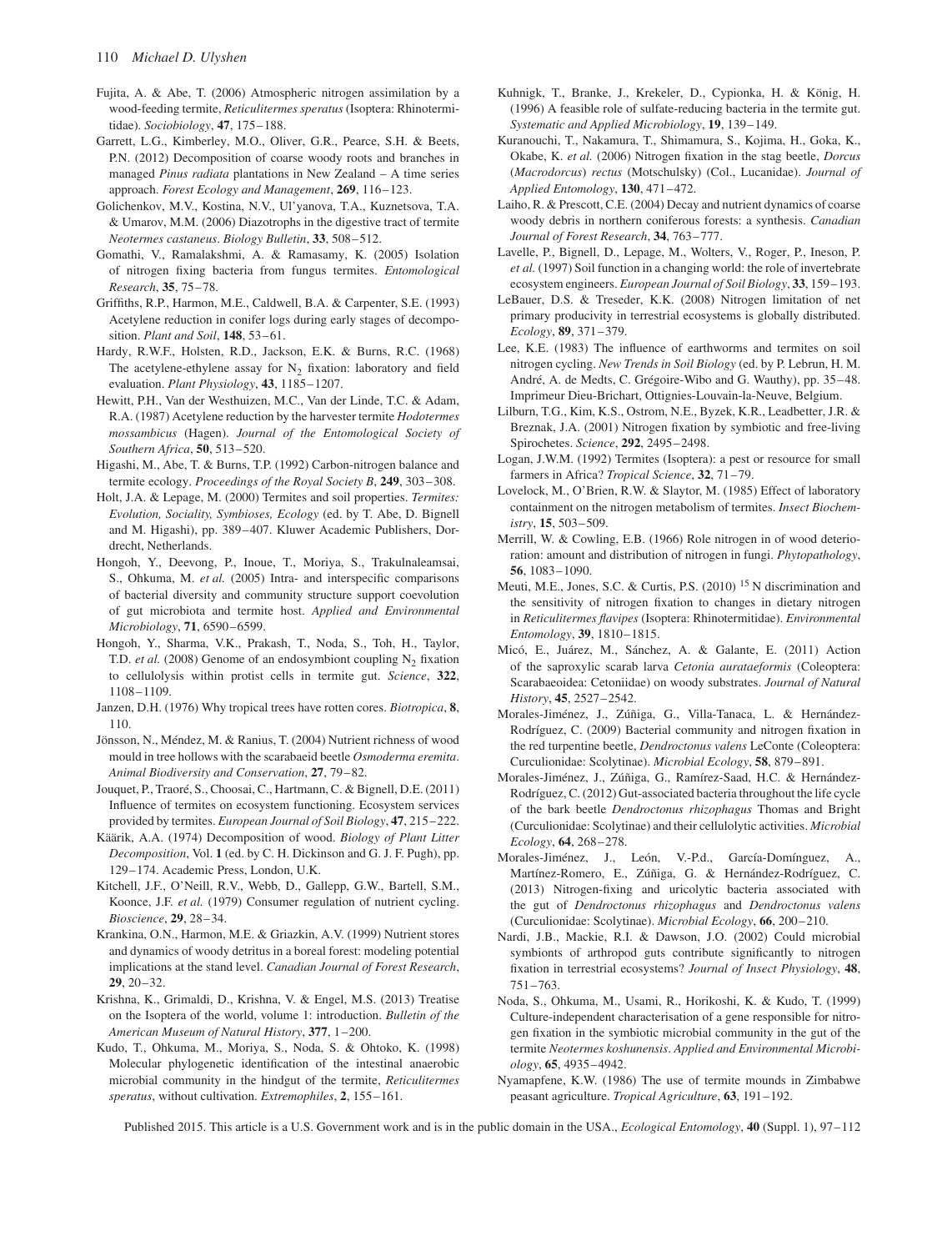- Ohkuma, M., Noda, S., Usami, R., Horikoshi, K. & Kudo, T. (1996) Diversity of nitrogen fixation genes in the symbiotic intestinal microflora of the termite *Reticulitermes speratus*. *Applied and Environmental Microbiology*, **62**, 2747–2752.
- Ohkuma, M., Noda, S. & Kudo, T. (1999) Phylogenetic diversity of nitrogen fixation genes in the symbiotic microbial community in the gut of diverse termites. *Applied and Environmental Microbiology*, **65**, 4926–4934.
- Palviainen, M., Finér, L., Laiho, R., Shorohova, E., Kapitsa, E. & Vanha-Majamaa, I. (2010) Carbon and nitrogen release from decomposing Scots pine, Norway spruce and silver birch stumps. *Forest Ecology and Management*, **259**, 390–398.
- Pandey, S., Waller, D.A. & Gordon, A.S. (1992) Variation in acetylene-reduction (Nitrogen fixation) rates in *Reticulitermes* spp. (Isoptera; Rhinotermitidae). *Virginia Journal of Science*, **43**, 333–338.
- Peklo, J. & Satava, J. (1949) Fixation of free nitrogen by bark beetles. *Nature*, **163**, 336–337.
- Potrikus, C.J. & Breznak, J.A. (1977) Nitrogen-fixing *Enterobacter agglomerans* isolated from guts of wood-eating termites. *Applied and Environmental Microbiology*, **33**, 392–399.
- Prestwich, G.D. & Bentley, B.L. (1981) Nitrogen fixation by intact colonies of the termite *Nasutitermes corniger*. *Oecologia*, **49**, 249–251.
- Prestwich, G.D. & Bentley, B.L. (1982) Ethylene production by the fungus comb of macrotermitines (Isoptera, Termitidae): a caveat for the use of the acetylene reduction assay for nitrogenase activity. *Sociobiology*, **7**, 145–152.
- Prestwich, G.D., Bentley, B.L. & Carpenter, E.J. (1980) Nitrogen sources for neotropical nasute termites: fixation and selective foraging. *Oecologia*, **46**, 397–401.
- Reed, S.C., Cleveland, C.C. & Townsend, A.R. (2011) Functional ecology of free-living nitrogen fixation: a contemporary perspective. *Annual Review of Ecology and Systematics*, **42**, 489–512.
- Reid, N.M. & Lloyd-Jones, G. (2009) Symbiotic nitrogen fixation in the New Zealand dampwood termite (*Stolotermes ruficeps*). *New Zealand Journal of Ecology*, **33**, 90–95.
- Reid, N.M., Addison, S.L., Macdonald, L.J. & Lloyd-Jones, G. (2011) Biodiversity of active and inactive bacteria in the gut flora of wood-feeding Huhu beetle larvae (*Prionoplus reticularis*). *Applied and Environmental Microbiology*, **77**, 7000–7006.
- Robinson, D. (2001)  $\delta$ 15N as an integrator of the nitrogen cycle. *Trends in Ecology & Evolution*, **16**, 153–162.
- Rohrmann, G.F. & Rossman, A.Y. (1980) Nutrient strategies of *Macrotermes ukuzii* (Isoptera: Termitidae). *Pedobiologia*, **20**, 61–73.
- Rouland-Lefèvre, C. (2000) Symbiosis with fungi. *Termites: Evolution, Sociality, Symbioses, Ecology* (ed. by T. Abe, D. Bignell and M. Higashi), pp. 289–306. Kluwer Academic Publishers, Dordrecht, Netherlands.
- Salick, J., Herrera, R. & Jordan, C.F. (1983) Termitaria: nutrient patchiness in nutrient-deficient rain forests. *Biotropica*, **15**, 1–7.
- Schaefer, D.A. & Whitford, W.G. (1979) Nitrogen fixation in desert termites. *Bulletin of the Ecological Society of America*, **60**, 128.
- Schaefer, D.A. & Whitford, W.G. (1981) Nutrient cycling by the subterranean termite *Gnathamitermes tubiformans* in a Chihuahuan desert ecosystem. *Oecologia*, **48**, 277–283.
- Seastedt, T.R. (1984) The role of microarthropods in decomposition and mineralization processes. *Annual Review of Entomology*, **29**, 25–46.
- Sollins, P., Cline, S.P., Verhoeven, T., Sachs, D. & Spycher, G. (1987) Patterns of log decay in old-growth Douglas-fir forests. *Canadian Journal of Forest Research*, **17**, 1585–1595.
- Stokland, J.N., Siitonen, J. & Jonsson, B.G. (2012) *Biodiversity in Dead Wood*. Cambridge University Press, Cambridge, U.K.
- Swift, M.J. (1977) The roles of fungi and animals in the immobilisation and release of nutrient elements from decomposing branch-wood. *Ecological Bulletins*, **25**, 193–202.
- Swift, M.J. & Boddy, L. (1984) Animal-microbial interactions in wood decomposition. *Invertebrate-microbial Interactions* (ed. by J. M. Anderson, A. D. M. Rayner and D. W. H. Walton), pp. 89–131. Cambridge University Press, Cambridge, U.K.
- Swift, M.J., Heal, O.W. & Anderson, J.M. (1979) *Decomposition in Terrestrial Ecosystems*. University of California Press, Berkeley, California.
- Sylvester-Bradley, R., Bandeira, A.G. & de Oliveira, L.A. (1978) Fixaçao de nitrogênio (reduçao de acetileno) em cupins (Insecta: Isoptera) da Amazonica central. *Acta Amazonica*, **8**, 621–627.
- Sylvester-Bradley, R., de Oliveira, L.A. & Bandeira, A.G. (1983) Nitrogen fixation in *Nasutitermes* in central Amazonia. *Social Insects in the Tropics* (ed. by P. Jaisson), Vol. 2, pp. 235–244. Universite Paris-Nord, Paris, France.
- Takamura, K. (2001) Effects of termite exclusion on decay of heavy and light hardwood in a tropical rain forest of peninsular Malaysia. *Journal of Tropical Ecology*, **17**, 541–548.
- Takamura, K. & Kirton, L.G. (1999) Effects of termite exclusion on decay of a high-density wood in tropical rain forests of peninsular Malaysia. *Pedobiologia*, **43**, 289–296.
- Tayasu, I., Sugimoto, A., Wada, E. & Abe, T. (1994) Xylophagous termites depending on atmospheric nitrogen. *Naturwissenschaften*, **81**, 229–231.
- Tayasu, I., Abe, T., Eggleton, P. & Bignell, D.E. (1997) Nitrogen and carbon isotope ratios in termites: an indicator of trophic habit along the gradient from wood-feeding to soil-feeding. *Ecological Entomology*, **22**, 343–351.
- Tayasu, I., Inoue, T., Miller, L.R., Sugimoto, A., Takeichi, S. & Abe, T. (1998) Confirmation of soil-feeding termites (Isoptera; Termitidae; Termitinae) in Australia using stable isotope ratios. *Functional Ecology*, **12**, 536–542.
- Thompson, B.M. (2013) *Community ecology and* Sirex noctilio: *interactions with microbial symbionts and native insects*. PhD dissertation, University of Maryland, College Park, Maryland.
- Ulyshen, M.D. (2015) Wood decomposition as influenced by invertebrates. *Biological Reviews*. DOI: 10.1111/brv.12158.
- Vecherskii, M.V., Kostina, N.V., Gorlenko, M.V., Dobrovol'skaya, T.G. & Umarov, M.M. (2008) Specific features of nitrogen fixation in the termite *Reticulitermes lucifugus*. *Biology Bulletin*, **35**, 446–451.
- Vitousek, P.M. & Howarth, R.W. (1991) Nitrogen limitation on land and in the sea: how can it occur? *Biogeochemistry*, **13**, 87–115.
- Waller, D.A. & Curtis, A.D. (2003) Effects of sugar-treated foods on preference and nitrogen fixation in *Reticulitermes flavipes* (Kollar) and *Reticulitermes virginicus* (Banks) (Isoptera: Rhinotermitidae). *Annals of the Entomological Society of America*, **96**, 81–85.
- Waller, D.A., Breitenbeck, G.A. & La Fage, J.P. (1989) Variation in acetylene reduction by *Coptotermes formosanus* (Isoptera: Rhinotermitidae) related to colony source and termite size. *Sociobiology*, **16**, 191–196.
- Warnecke, F., Luginbühl, P., Ivanova, N., Ghassemian, M., Richardson, T.H., Stege, J.T. *et al.* (2007) Metagenomic and functional analysis of hindgut microbiota of a wood-feeding higher termite. *Nature*, **450**, 560–565.
- Werner, P.A. & Prior, L.D. (2007) Tree-piping termites and growth and survival of host trees in savanna woodland of north Australia. *Journal of Tropical Ecology*, **23**, 611–622.
- Wood, T.G. (1976) The role of termites (Isoptera) in decomposition processes. *The Role of Terrestrial and Aquatic Organisms in Decomposition Processes* (ed. by J. M. Anderson and A. Macfadyen), pp. 145–168. Blackwell Scientific, Oxford, U.K.
- Published 2015. This article is a U.S. Government work and is in the public domain in the USA., *Ecological Entomology*, **40** (Suppl. 1), 97–112